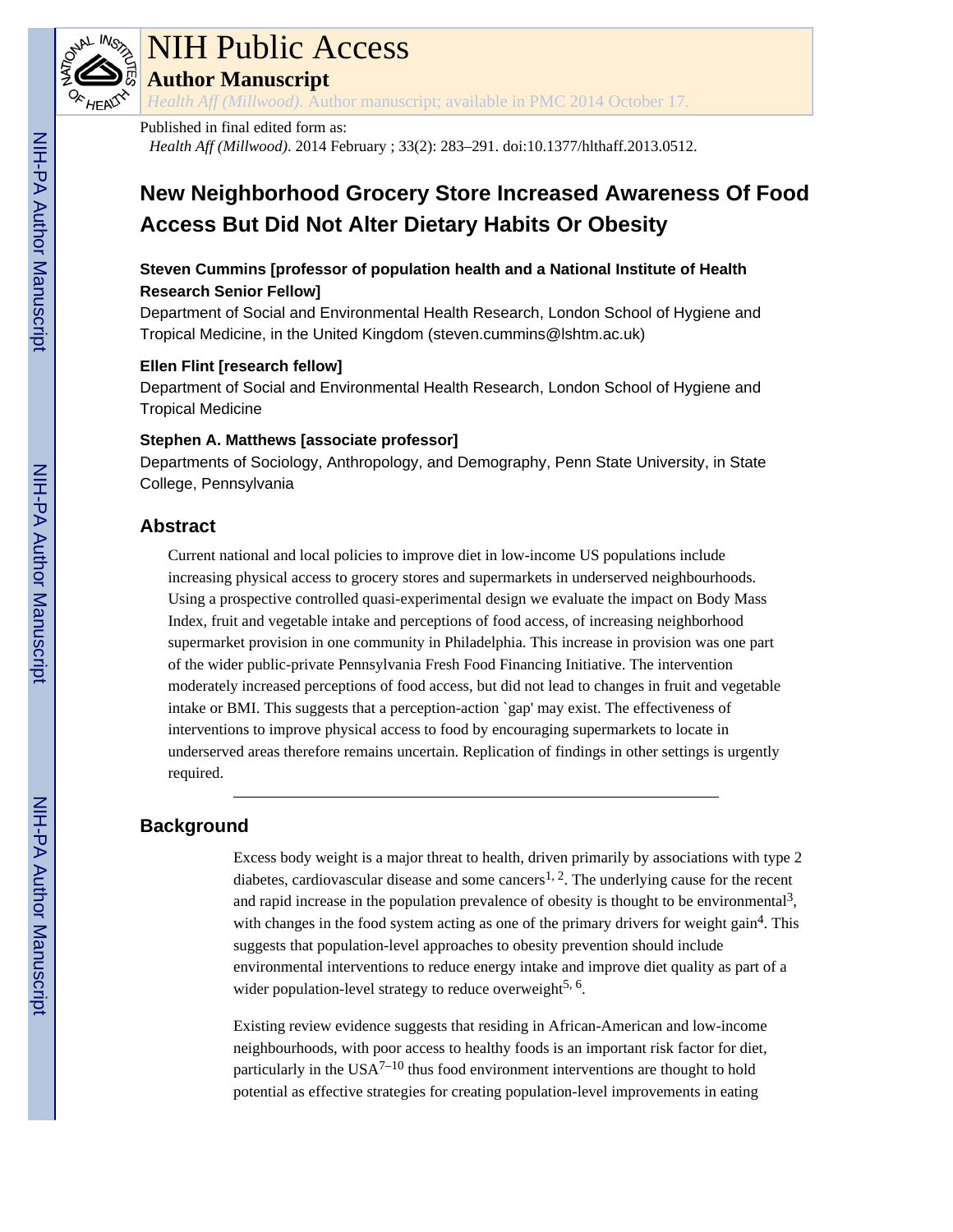behaviour. On this basis, structural interventions to improve access to healthy foods in underserved areas form a major component of recent policy initiatives in the  $USA<sup>11</sup>$ . One major initiative is the \$400 million Healthy Food Financing Initiative, a central component of a range of interventions promoted by the White House Task Force on Childhood Obesity Lets Move! campaign<sup>12, 13</sup>. Such interventions are based on the idea that encouraging supermarkets and grocery stores to open in underserved neighborhoods will translate into improvements in individual diet and lead to a reduction in diet-related health problems. These policy solutions are grounded in a long-standing and consistent observational American evidence base that suggests that lack of access to full-service grocery stores is associated with poor diet and an increased risk of chronic disease (including obesity) $8$ . However evidence for the effectiveness of such built environment interventions is almost entirely absent<sup>11, 14, 15</sup>, with no published formal experimental studies in the United States that directly test the impact of food retail development on food access, diet and diet-related diseases such as obesity. The only two published impact evaluations of food retail development interventions on fruit and vegetable intake were relatively small studies undertaken in low-income communities in Glasgow, Scotland and Leeds, England with mixed results<sup>16–18</sup>. The Leeds study reported an increase in fruit and vegetable consumption, especially for those with the lowest intakes at baseline, though this study lacked a control group. The Glasgow study, a controlled study, found no net increases in fruit and vegetable intake after allowing for changes in the control group.

The Healthy Food Financing Initiative is modelled on The Pennsylvania Fresh Food Financing Initiative, a similar public-private intervention aimed at encouraging the development of food supermarkets in underserved areas by providing grants and loans to defray the infrastructure costs of developing new grocery stores. This program has been viewed as a success, with 88 new or expanded fresh food retail projects developed, improving access to healthy food for an estimated 500 000 children and adults<sup>19</sup>. However, there has been no formal evaluation of its effectiveness in improving diet and reducing obesity.

This paper reports the results of a pilot study evaluating the impact of improving food access through increasing supermarket provision in a single low-income, predominately African-American community. The delivery of increased supermarket provision in this single community was part of the wider large-scale implementation of the Pennsylvania Fresh Food Financing Initiative which occurred in 88 locations cross the state. Effects on three outcomes were assessed; Body Mass Index (BMI), daily fruit and vegetable intake; and perceptions of food access.

## **METHODS**

## **Study Design and Participants**

A controlled before-and-after quasi-experimental longitudinal design was employed to collect data from a representative sample of residents of two Philadelphia neighborhoods. These neighborhoods - one intervention and one comparison - were matched on race/ ethnicity, income and demographic profile and delineated by contiguous census tracts encompassing the main full-service food retail provision of each neighborhood.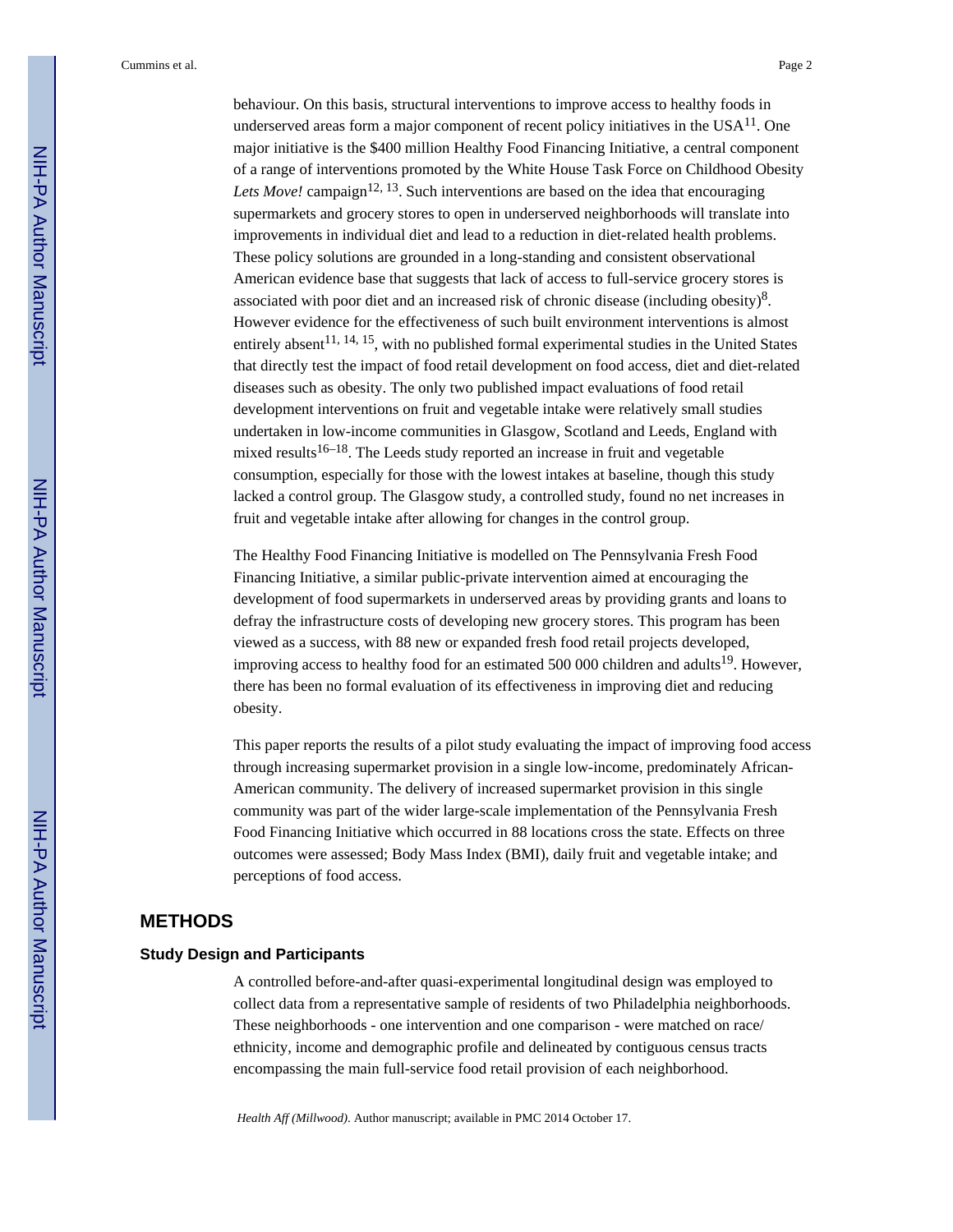Neighborhoods were 3 miles square and households were no more than 1.5 miles from existing full-service food retail provision in each area. Residents of the intervention neighborhood received new full-service food retail provision (one new 41,000 square foot grocery store) and were considered the intervention group. Residents of the comparison neighborhood did not receive new food retail provision from the scheme and were the comparison group. At baseline and follow-up the number of full-service grocery stores in the intervention and comparison neighbourhood were unchanged (full details are provided in Appendix  $1^i$ ). The comparison neighborhood was located 3.2 miles from the intervention neighborhood to eliminate contamination.

The baseline consisted of a random directory-listed and random-digit dialled telephone survey of a representative sample of residents in each of the two neighborhoods. Baseline data collection occurred between June and September 2006, with individual follow-up June-November 2010. The supermarket was trading in December 2009, giving a minimum postintervention period of 6 months before follow-up data were collected. To be eligible for the study at baseline households were required to be located in either of the two selected neighborhoods and to have one primary food shopper aged 18 or older residing within the home. Respondents received \$20 for participation. The baseline sample comprised 1440 respondents, a response rate (RR) of 47.2 percent (intervention n=723, RR=47.4%; comparison n=717, RR=47%). At follow-up, 656 of the 1440 baseline residents across the two neighborhoods were present, a response rate of 45.5 percent (intervention n=311, RR 43.7%; comparison n=345, RR 48.9%). There were no significant differences in response rates and attrition between intervention and comparison neighbourhoods at both baseline and follow-up. Analyses presented here are based on sub-sets of the overall sample using a complete case approach for the outcomes and covariates of interest. Approval for the study was secured from Pennsylvania State University's Office of Research Protection (IRB #34283).

#### **Outcome Measures and Covariates**

Data on three primary outcomes were collected; BMI, fruit and vegetable intake and perceptions of food access. Body mass index was calculated using the standard equation (BMI; weight (kg)/height2 (m2)) based on self-reported height and weight, and used as a continuous measure. Mean fruit and vegetable intake was assessed using the Block Food Frequency Questionnaire<sup>20, 21</sup>. This tool captured the consumption of 10 fruits and 12 vegetables over the past month. Standardized algorithms were used to compute total daily fruit and vegetable intake<sup>22</sup>. The Block Food Frequency Questionnaire has good concurrent validity when compared with dietary records<sup>23</sup>. Consistent with past research, and to limit the influence of outliers, the tool was truncated at 15 items per  $day^{24}$ . Perceptions of food access were assessed using a five-item scale capturing the extent to which the respondent considered grocery stores, and the fruit and vegetables sold in their neighborhood, to be expensive, of good quality, and of sufficient variety. Possible values ranged from 5 to 25, with higher values representing better access. Only respondents who completed all five items were received a summary score. The five individual scale items were also investigated as outcomes. See Appendix  $1^i$  for further details.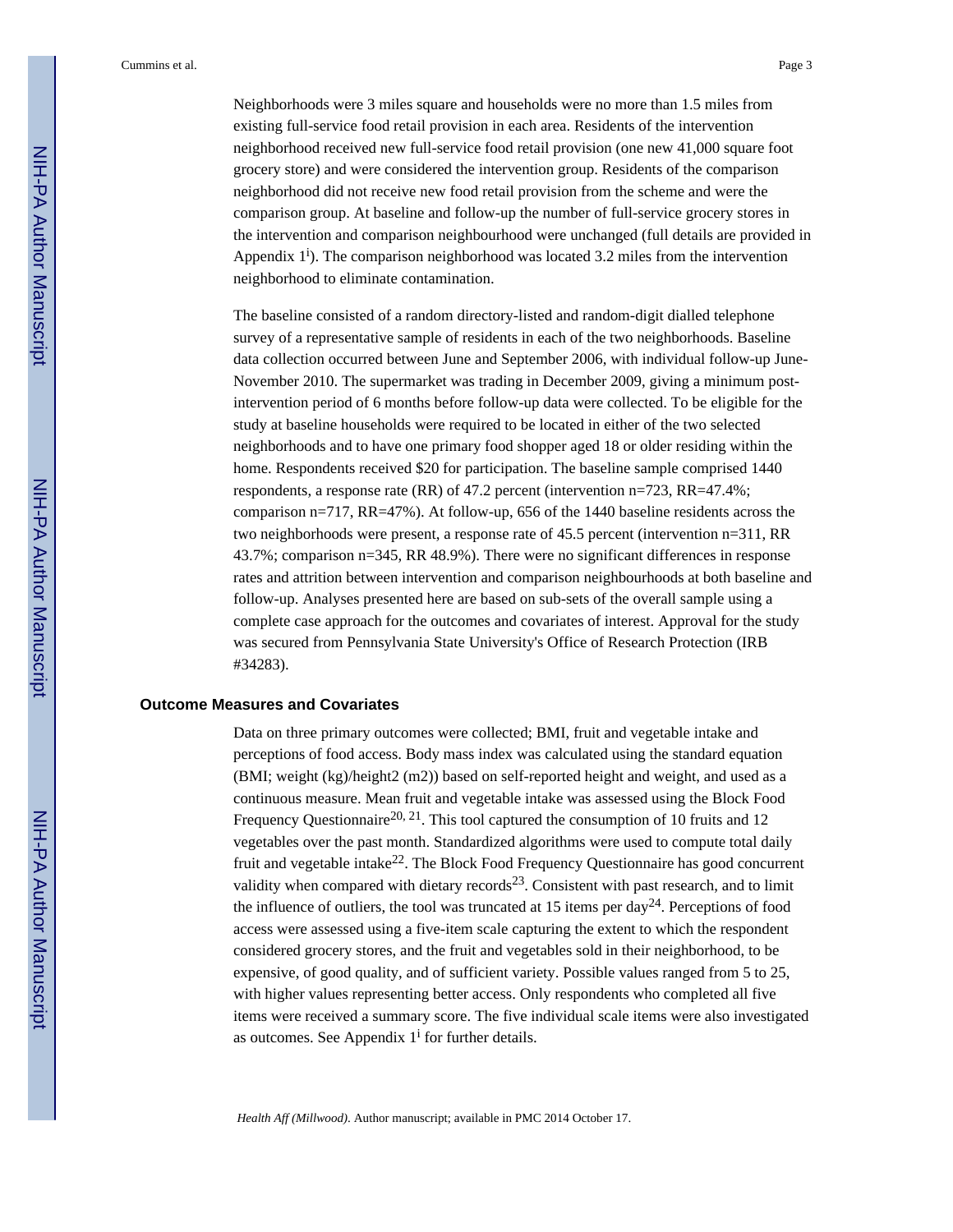Covariates included age (in years), sex, self-identified race/ethnicity (white, black, Hispanic or other), presence of children under 12 in the household (yes/no), household income (greater/less than \$40,000 per year), completed secondary education (yes/no), employment status (employed, unemployed, inactive) and mode of transport for food shopping (private/ public transport).

#### **Statistical analyses**

Change between intervention and comparison conditions were estimated using difference-indifferences on an intention to treat and adopters versus non-adopters basis. Here intentionto-treat analyses suggest a community-level effect, whereas adopters versus non-adopters analyses focuses on the direct impact on those who used the new food retail provision. A statistically significant difference-in-differences value shows that the rate of change over time in the outcome variable is different between the intervention and control groups, indicating an intervention effect. Analyses were performed using the DIFF module<sup>25</sup> in Stata 1226. Results of three sets of analyses undertaken for each outcome (BMI, daily fruit and vegetable intake, and perceptions of food access) are reported. In the event of a statistically significant difference-in-differences value  $(P<0.05)$ , we adjusted for age, sex, race/ethnicity, presence of children, household income, education, employment status, and mode of transport. Mean values and p-values for each outcome, for each of the three analyses, are reported. A full description of the enrolment procedures and analytical approach is provided in Appendix  $1^i$ .

#### **Limitations**

The study has important limitations. It is a pilot study in one intervention community, with samples that were not large, and pre-dominantly African-American - though this group are considered the most at risk. However the sample was representative of the resident population, which has high proportions of university students and established older retired persons. The longitudinal design means the study sample will be older than the general population at follow-up as enroled study members will have lived in our study sites for four further years. The composition of the study sample means that generalizability of findings to other settings with different socio-demographic profiles may be limited. The study may underpowered, particularly for adopters versus non-adopters analyses (see Appendix  $1^{\text{i}}$  for further details) which lessens our ability to make robust statements about effectiveness. This has implications for the design of future studies - sample size calculations should *not* be undertaken on an intention-to-treat basis but should consider the likely rate of adoption of the intervention in the exposed community. Delays of three years with store construction generated a significant gap between baseline and follow-up. The influence of other unknown interventions that may be associated with our outcomes cannot be ruled out. Food buying habits and BMI may be slow to change, thus the short follow-up period may limit our ability to detect an intervention effect. The Block Food Frequency Questionnaire may not include all culturally relevant foods for the study population  $36$  and self-reported BMI may be prone to systematic error<sup>37</sup>, though has been validated for use in adults<sup>38, 39</sup>. Future research should also investigate all components of diet, rather than just fruit and vegetable intake.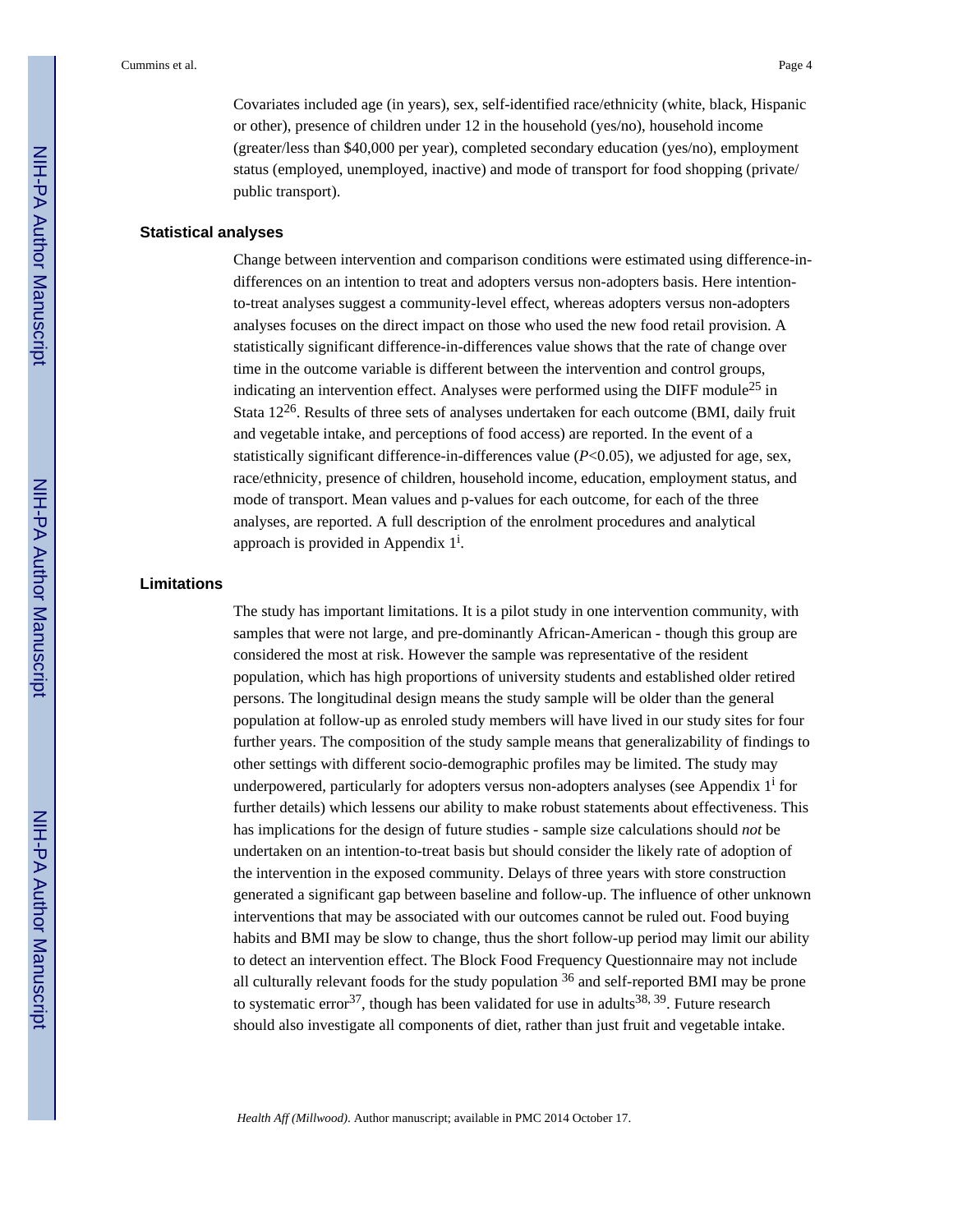## **RESULTS**

A condensed description of the samples are provided in Exhibit 1 below, with a full description provided in the Appendix 2 Exhibit  $1^i$ .

The samples were predominately female, black, educated to high-school level, and either unemployed or economically inactive with an annual household income of less than \$40,000. No significant differences (z-tests) exist between the socioeconomic and demographic characteristics of the overall sample of respondents present at baseline and follow-up, and sub-samples of these respondents used to model each of the three outcomes. This suggests that imputation was unnecessary.

Forty-seven percent of the overall sample resided in the intervention area and this was mirrored across sub-samples. The proportion of intervention area residents who adopted the new supermarket provision was low, especially for those using the new provision as their food primary shopping destination (26.7%). Just over half of all intervention area residents used the new provision for any food shopping (51.4%). No resident of the comparison area reported using the new provision in the intervention area, that meaning that contamination of the comparison sample did not occur.

## **Intention-to-treat analyses**

Difference-in-differences estimates for BMI, daily fruit and vegetable intake, and perceptions of food access, in intention to treat analyses, are shown in Exhibit 2.

There were no statistically significant difference in differences for BMI (DID=−0.46, *P*=0.56) and daily fruit and vegetable intake (DID=−0.05, *P*=0.84) in unadjusted analyses. For perceptions of food access a statistically significant improvement in the summary score (DID 1.47, *P*=0.004) and for each of the five individual scale items was found, which persisted after adjustment for covariates. For individual scale items there were improvements in perceptions of grocer choice (DID=0.58, *P*<0.001), grocer quality (DID=0.48, *P*=0.001), fruit and vegetable choice (DID=0.40, *P*=0.006), fruit and vegetable quality (DID=0.33, P=0.02) and a decrease in the perceived cost of fruit and vegetables (DID=−0.31, *P*=0.02).

## **Adopters versus non-adopters analysis**

Exhibit 3 shows difference-in-difference estimates for the three outcomes in for those who adopted the new supermarket as their main food store versus those that did not.

For unadjusted analyses of primary adopters (those using the grocery store for their main food shopping) there were no statistically significant improvements as a result of the new supermarket for BMI (DID=−0.61, *P*=0.60), daily fruit and vegetable intake (DID=0.28, *P*=0.47) and for perceptions of food access (DID=1.31, *P*=0.98). For individual items in the scale only perceptions of fruit and vegetable choice showed a statistically significant improvement (DID=0.58, *P*=0.01), which was attenuated but remained significant after adjustment for covariates (DID=0.49, *P*=0.03).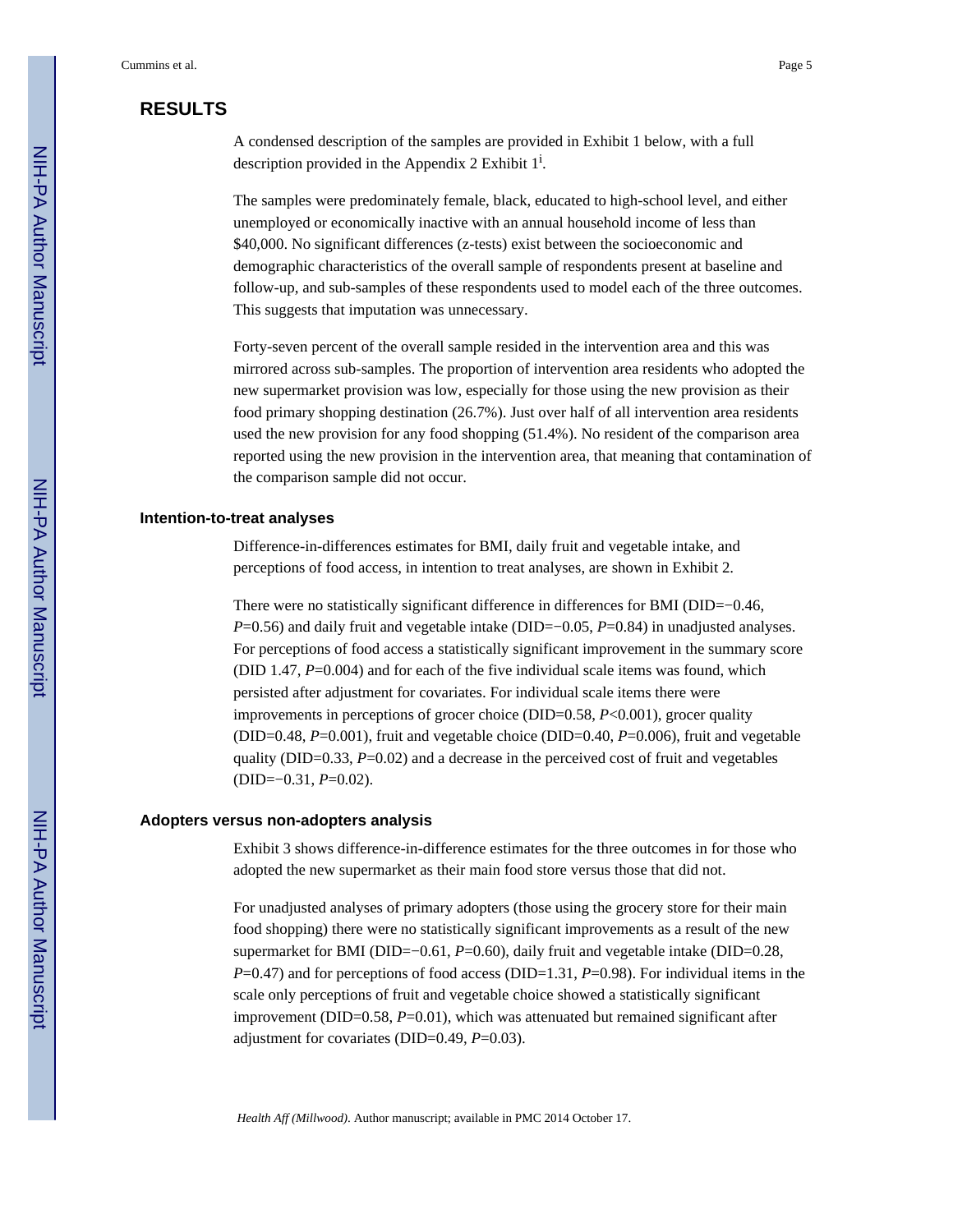Exhibit 4 shows difference-in-differences estimates for the three outcomes for those who adopted the new supermarket for any secondary or top-up shopping versus those who did not.

In unadjusted analyses of secondary adopters (those using the grocery store for any food shopping) there were no statistically significant improvements as a result of new supermarket provision for BMI (DID=−0.32, *P*=0.72) and daily fruit and vegetable intake (DID=0.23, *P*=0.45). Similar to the earlier intention to treat analysis, after adjustment for covariates, there was statistically significant improvement in overall perception of food access (DID=2.05, *P*=0.001) and for each of the scale items. For individual food access scale items there were improvements in perceptions of grocer choice (DID=0.67, *P*<0.001), grocer quality (DID=0.72, *P*<0.001), fruit and vegetable choice (DID=0.65, *P*<0.001), fruit and vegetable quality (DID=0.50, *P*=0.003) and a decrease in the perceived the cost of fruit and vegetables (DID=−0.49, *P*=0.002).

## **DISCUSSION**

In summary, few residents adopted the new provision as their primary food shop, and exposure to increased provision had no statistically significant impact on BMI and daily fruit and vegetable intake at six-months. However, the increase in provision appeared to have a positive impact on perceptions of food access in the intervention neighborhood in intentionto-treat analyses, and for residents of the intervention neighborhood who reported adopting the new provision for any food purchasing. No impacts on perceptions of food access were detected for residents who reported using the new provision as their primary food shop. Though improvements in perceptions in food access were found, arguably the first step on the hypothesised causal pathway, these improvements did not translate into significant changes in daily fruit and vegetable intake or BMI.

Two UK studies have undertaken impact evaluations of similar interventions. One uncontrolled before-and-after study in Leeds, reported improvements in fruit and vegetable intake, with the largest impacts seen amongst those with the lowest baseline intakes<sup>16</sup>. The second study, a controlled before and after quasi-experimental study undertaken in Glasgow, found no evidence for any effect on consumption patterns<sup>17, 18, 32</sup>. The findings reported here mirror the only previously reported controlled impact evaluations. The results presented here are somewhat at odds with early findings from observational US studies that reported strong links between poor access to supermarkets and grocery stores and poor diet<sup>33</sup>. Though current cross-sectional observational work continues to supports a role for the neighbourhood food environment on diet and obesity<sup>34</sup>, a small but growing body of work using longitudinal designs and larger samples, suggests poor access to food retail environments may not necessarily be always associated with poor diet and obesity in children<sup>35, 36</sup> and adults<sup>37, 38, 39, 40</sup>. This latter work may provide support for the findings presented here.

Relatively few residents adopted the new provision as their primary food store. This indicates that simply providing new food retail infrastructure is insufficient to encourage the adoption of the new food supermarket as the main food shopping resource and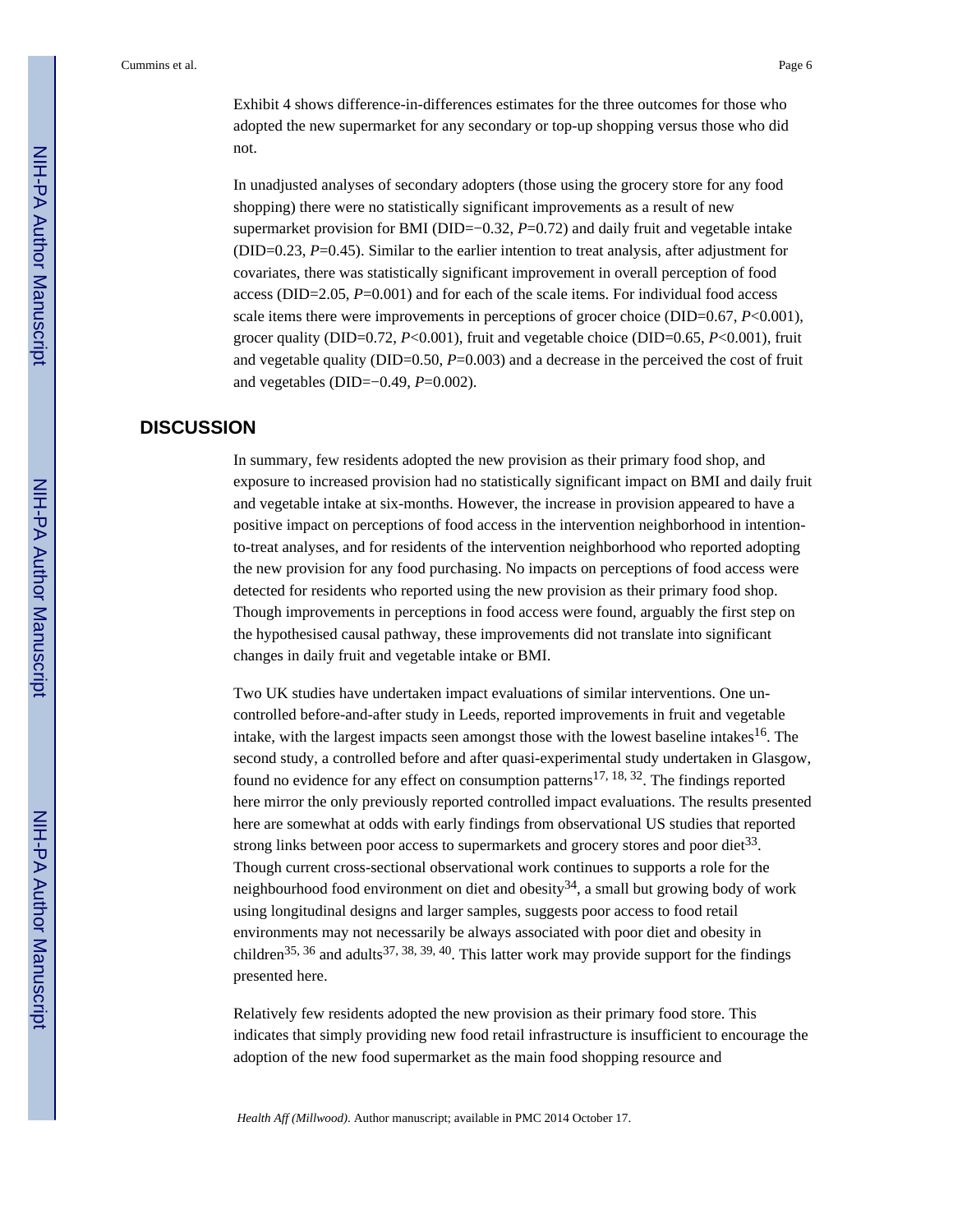complementary initiatives to encourage the adoption of the new provision are therefore required. Previous work has identified barriers to change including preference for existing food retailing, worries about how increased choice would impact on household food budgets, community resistance, and access to informal credit for food shopping in existing provision<sup>32</sup>. Here the land on which the intervention is located is community owned and operated41. At planning and consultation stage the community actively indicated their preference for a new food supermarket indicating readiness to adopt the new provision and thus potentially ameliorating these barriers to change. Given the limited uptake of new provision in the intervention neighbourhood despite active community buy-in, further investigation of the factors that may facilitate community uptake of supermarket programmes should be undertaken.

The Philadelphia Food Financing Initiative is a relatively simple intervention, aimed at stimulating supermarket development in order to increase access to larger-scale full-service retail infrastructure. It is generally assumed that more provision is `better' and will automatically offer more choice, at a more reasonable cost, to local residents therefore providing an incentive to change purchasing and consumption habits<sup>19</sup>. However this assumption may be unrealistic if the price and availability of food *within* stores is not sufficiently different to stimulate a change in food shopping behaviour despite improvements in perceptions of food access. The implications for policy of the findings reported suggest that simply building new retail infrastructure, in itself, may not be sufficient to promote behaviour change related to diet. Rather, as Morland<sup>42</sup> suggests, a focus on business factors such as having a locally appropriate pricing structure, effective marketing and branding, and a clear stock policy are important if food retail interventions are to be successful. This suggests that the development of new food retail provision is unlikely to have an effect on food purchasing patterns unless combined with initiatives focused on price and availability that may help bridge this perception-action `gap'. Such actions may usefully be supported by local departments of health in order to increase the effectiveness of these interventions.

Though the effectiveness of an intervention aimed at increasing supermarket provision is uncertain in the present study, changes in outcomes in adopters versus non-adopters analyses reported here still show that the direction of change is positive indicating that these interventions may have some utility. Systematic reviews of intensive individually focused behavioral interventions to increase fruit and vegetable intake have reported mean increases of 0.6 to 1.13 portions per day43, 44. Though the observed changes of between 0.23–0.28 portions per day are lower than this, and not statistically significant, this may partly be attributable to the low study power available for these analyses. If such positive changes to fruit and vegetable consumption could be replicated at the population level this may have encouraging prospects for the prevention of disease<sup>45</sup>. For BMI, it is perhaps not unsurprising that we do not see significant changes due to issues of lag - the follow-up period may be too short to detect changes in BMI. Remaining uncertainties suggest that these findings urgently require confirmatory studies, with longer follow-ups, in other locations and populations.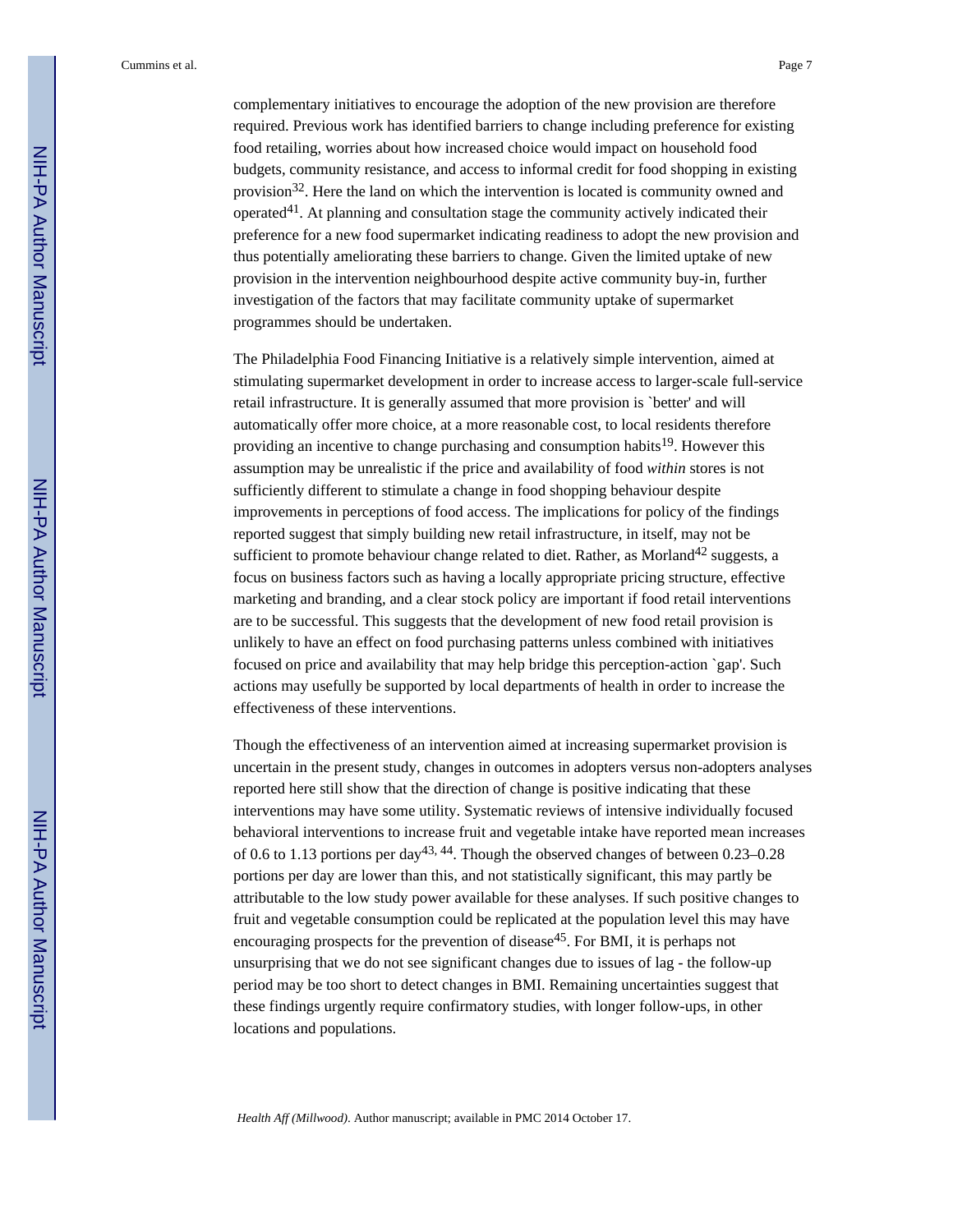## **CONCLUSION**

Despite two decades of research describing the negative impact of poor quality neighborhood food environments on food access, diet, and obesity; experimental or quasiexperimental studies of interventions designed to address these environmental risks are still rare and have not been undertaken in the USA. Nevertheless, policymakers and nongovernmental organisations have implemented policies and programs aimed at ameliorating the environmental determinants of diet despite this lack of evidence of effectiveness. In addition to the White House Task Force on Obesity's Healthy Food Financing Initiative (and the Pennsylvania Fresh Food Financing Initiative on which it is modelled) other schemes such as The New York City FRESH (Food Retail Expansion Health) program<sup>46</sup> continue to be rolled out in urban areas across the USA. The assumption is that by encouraging the location of commercial food retailing in low-income and underserved neighborhoods, health will improve by increasing access to, and therefore consumption of, components of a healthy diet. This study, the first controlled study undertaken in the USA, suggests that though such schemes may improve perceptions of food access, they may be less effective in changing diet and reducing obesity. Though replication of these findings in other settings is a priority, a consideration of complementary policies and interventions that may help consumers bridge the perception-action `gap' such as food shopping and cooking skills programs, price promotions, in-store stocking policies, food and drink taxes and subsidies, and increasing the availability of components of a healthy diet in commercial settings other than supermarkets, such as markets and community food programs, is also required.

## **TECHNICAL APPENDIX**

## **Appendix 1: Methods**

## **1. Food retail environment at baseline and follow-up**

The number of full service stores in the comparison neighbourhood remained unchanged (n=3), though one store closed and another opened in another location, and the number of convenience stores reduced (baseline: n=56; follow-up: n=53). In the intervention neighborhood the number of full service grocery stores at baseline (n=2) increased by one (the intervention store) and the number of convenience stores increased by six (baseline  $n=55$ ; follow-up  $n=61$ ).

#### **2. Study enrolment procedures**

Respondents were initially contacted with a pre-notification letter along with a cash incentive of \$1. Following the pre-notification letter, a computer assisted telephone interview (CATI) administered by the Penn State Survey Research Centre was completed by the primary household food shopper. A maximum of ten initial attempts to contact respondents were made. Once contact was established a maximum of twenty attempts were made to complete a scheduled interview.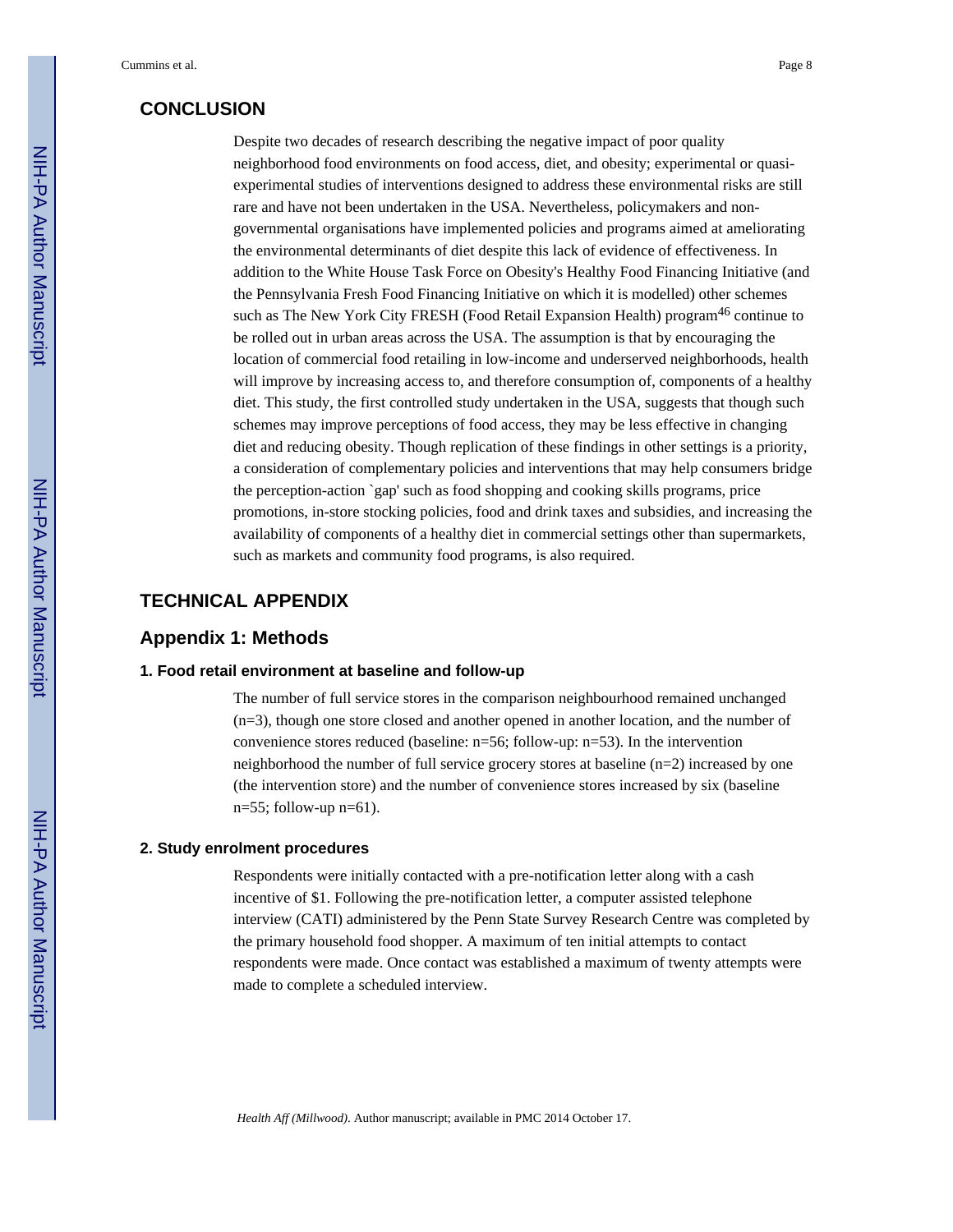## **3. Perceptions of food access question**

Scale items were: quality of fruits and vegetables available in the neighborhood; choice of fruits and vegetables available in the neighborhood; expense of fruits and vegetables in the neighborhood; quality of local grocery stores in the neighborhood and choice of local grocery stores in the neighborhood. For each item, five possible responses were available (1=strongly agree, 2=agree; 3=neither agree nor disagree; 4=disagree, 5=strongly disagree). For ease of interpretation, these five variables were reverse-coded (with the exception of `expense') and summed to create a single continuous summary variable.

#### **4. Analytical procedure**

A difference-in-differences (DID) approach adjusts for underlying or secular trends affecting both intervention and control groups. Firstly, the difference between the mean values for the intervention and control groups at baseline is calculated. Secondly, the difference between the mean values for these groups at follow-up is calculated. Finally, the difference between these two differences is calculated. T-tests are performed to assess the statistical significance of these values.

Here we undertook three sets of analyses. Firstly, an intention-to-treat analysis compared mean outcome values between the intervention and control groups. Secondly, an adopters versus non-adopters analysis compared mean outcome values between the primary adopters (defined as those who switched to using the new grocery store for their main food shopping) and the rest of the sample. Finally, an adopters versus non-adopters analysis compared mean outcome values between secondary adopters (defined as those who switched to use the new grocery store for any food shopping) and the rest of the sample.

## **5. Limitations – study power**

The study was originally powered to detect a ten percentage point change in daily fruit and vegetable consumption with 90 percent power to detect 95 percent significance, requiring a minimum n=437 per neighbourhood at follow-up. This was not achieved suggesting our study may be underpowered. However, with the sample available, the study is powered to detect, on an intention-to-treat basis, an eleven to twelve percentage point change with 80 percent power to detect 95 percent significance.

## **Appendix**

#### **Appendix 2**

Exhibit 1 Full descriptive characteristic of analytical samples in the study

|                         |     |  | Sub-samples (by outcome) |  |                             |                                      |  |  |
|-------------------------|-----|--|--------------------------|--|-----------------------------|--------------------------------------|--|--|
|                         | All |  | BMI                      |  | Fruit & Vegetable<br>Intake | <b>Perceptions of Food</b><br>Access |  |  |
| <b>Eligible Samples</b> |     |  |                          |  |                             |                                      |  |  |
| Sample size, n:         | 656 |  | 619                      |  | 625                         | 539                                  |  |  |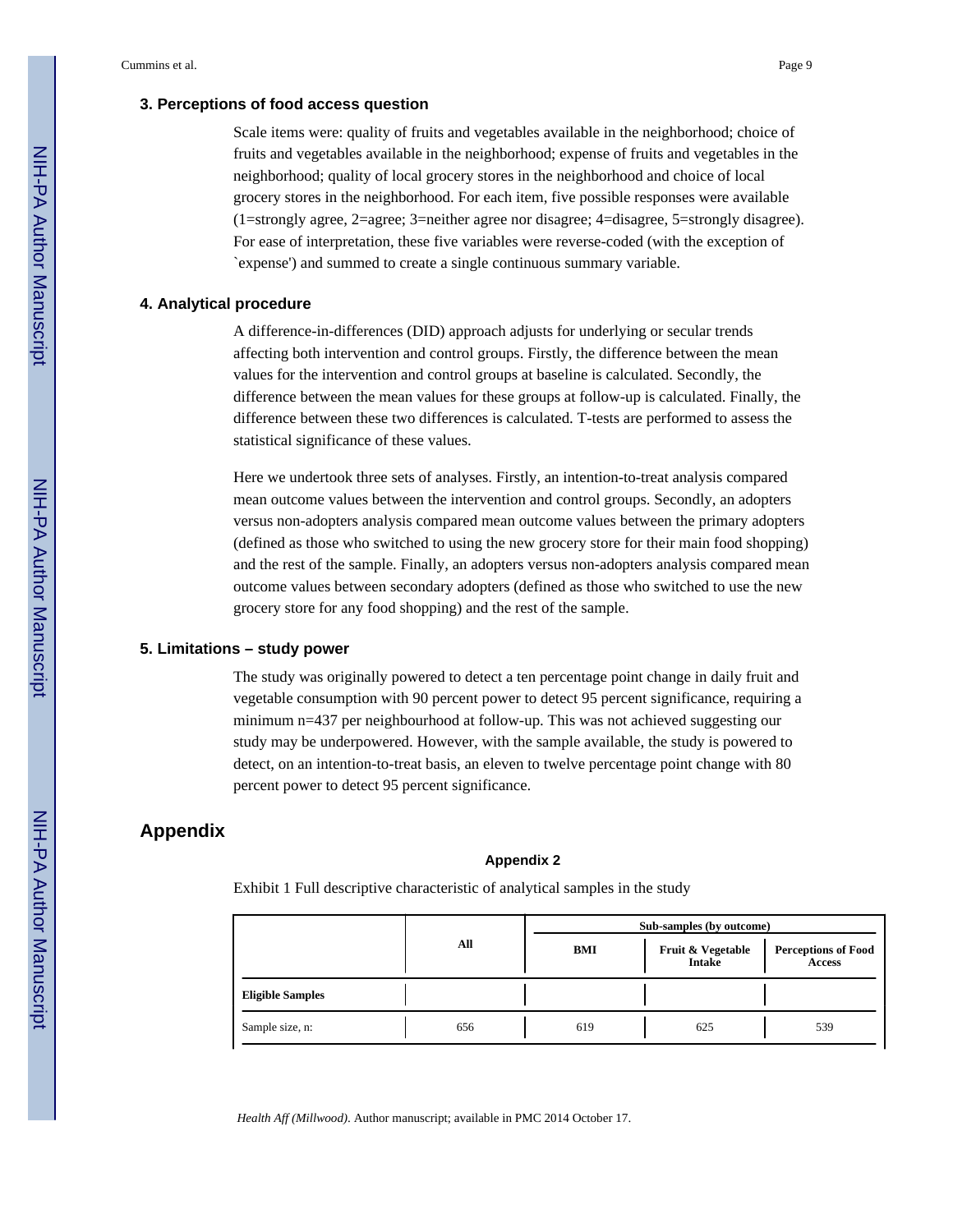|                                                   |          |           | Sub-samples (by outcome) |           |                             |           |                                      |          |  |
|---------------------------------------------------|----------|-----------|--------------------------|-----------|-----------------------------|-----------|--------------------------------------|----------|--|
|                                                   |          | All       |                          | BMI       | Fruit & Vegetable<br>Intake |           | <b>Perceptions of Food</b><br>Access |          |  |
| Resident in intervention area, n<br>$(\%)$        |          | 311 (47)  |                          | 294 (47)  |                             | 294 (47)  |                                      | 247 (46) |  |
| Adopted intervention as main<br>store, $n$ $(\%)$ |          | 83 (13)   | 80(13)                   |           | 79 (13)                     |           | 64 (12)                              |          |  |
| Adopted intervention as<br>secondary store, n (%) |          | 160(24)   | 152(25)                  |           | 153 (24)                    |           | 128 (24)                             |          |  |
| <b>Baseline sample characteristics</b>            | Contr    | Int       | Contr                    | Int       | Contr                       | Int       | Contr                                | Int      |  |
| Gender (%)                                        |          |           |                          |           |                             |           |                                      |          |  |
| Male                                              | 67 (19)  | 67(22)    | 67(21)                   | 65(22)    | 63 (19)                     | 60(20)    | 60(21)                               | 55 (22)  |  |
| Female                                            | 277 (80) | 244 (78)  | 257 (79)                 | 229 (78)  | 267 (81)                    | 234 (80)  | 232 (79)                             | 192 (78) |  |
| Missing                                           | 1(0)     | 0(0)      | 1(0)                     | 0(0)      | 1(0)                        | 0(0)      | 0(0)                                 | 0(0)     |  |
| Age in years                                      |          |           |                          |           |                             |           |                                      |          |  |
| Mean (SD)                                         | 52.7(14) | 54.2 (16) | 53.6(13)                 | 54.9 (16) | 52.7(14)                    | 54.2 (16) | 52.0 (13)                            | 53.5(15) |  |
| Missing $(\%)$                                    | 4(1)     | 4(1)      | 3(1)                     | 4(1)      | 4(1)                        | 4(1)      | 0(0)                                 | 0(0)     |  |
| Race/Ethnicity (%)                                |          |           |                          |           |                             |           |                                      |          |  |
| <b>Black</b>                                      | 283 (82) | 268 (86)  | 269(83)                  | 253 (86)  | 270 (82)                    | 254 (86)  | 242 (83)                             | 219 (89) |  |
| White                                             | 43 (12)  | 13(4)     | 41 (13)                  | 13(4)     | 42 (13)                     | 12(4)     | 37(13)                               | 12(5)    |  |
| Hispanic                                          | 7(2)     | 6(2)      | 6(2)                     | 5(2)      | 7(2)                        | 6(2)      | 6(2)                                 | 4(2)     |  |
| Other                                             | 7(2)     | 16(5)     | 6(2)                     | 16(5)     | 7(2)                        | 16(5)     | 7(2)                                 | 12(5)    |  |
| Missing                                           | 5(1)     | 8(3)      | 3(1)                     | 7(2)      | 5(2)                        | 6(2)      | 0(0)                                 | 0(0)     |  |
| Household income (%)                              |          |           |                          |           |                             |           |                                      |          |  |
| $<$ \$40,000 per year                             | 210(61)  | 207(67)   | 197(61)                  | 196 (67)  | 199(60)                     | 195(66)   | 188 (64)                             | 172 (70) |  |
| $>$ \$40,000 per year                             | 112 (32) | 88 (28)   | 106(33)                  | 85(29)    | 110(33)                     | 85 (29)   | 104(36)                              | 75 (30)  |  |
| Missing                                           | 23(7)    | 16(5)     | 22(7)                    | 13(4)     | 22(7)                       | 14(5)     | 0(0)                                 | 0(0)     |  |
| High school graduate (%)                          |          |           |                          |           |                             |           |                                      |          |  |
| Yes                                               | 297 (86) | 260 (84)  | 277 (85)                 | 247 (84)  | 288 (87)                    | 249 (85)  | 251 (86)                             | 216(87)  |  |
| No                                                | 48 (14)  | 50(16)    | 48 (15)                  | 47(16)    | 43(13)                      | 44(15)    | 41 (14)                              | 31(13)   |  |
| Missing                                           | 0(0)     | 1(0)      | 0(0)                     | 0(0)      | 0(0)                        | 0(0)      | 0(0)                                 | 0(0)     |  |
| Labour market status (%)                          |          |           |                          |           |                             |           |                                      |          |  |
| Employed                                          | 164(48)  | 134(43)   | 155(48)                  | 127(43)   | 160(48)                     | 131(45)   | 144 (49)                             | 119 (48) |  |
| Unemployed                                        | 35(10)   | 34(11)    | 30(9)                    | 33(11)    | 34(10)                      | 33(11)    | 33(11)                               | 26(11)   |  |
| Inactive                                          | 145(42)  | 142 (46)  | 139(43)                  | 134 (46)  | 136(41)                     | 129(44)   | 115 (39)                             | 102(41)  |  |
| Missing                                           | 1(0)     | 1(0)      | 1(0)                     | 0(0)      | 1(0)                        | 1(0)      | 0(0)                                 | 0(0)     |  |
| Children under 12 in household<br>(% )            |          |           |                          |           |                             |           |                                      |          |  |
| Yes                                               | 80(23)   | 68 (22)   | 73 (22)                  | 66 (22)   | 79 (24)                     | 68 (23)   | 74 (25)                              | 61(25)   |  |
| $\rm No$                                          | 265 (77) | 243 (78)  | 252 (78)                 | 228 (78)  | 252 (76)                    | 226 (77)  | 218 (75)                             | 186 (75) |  |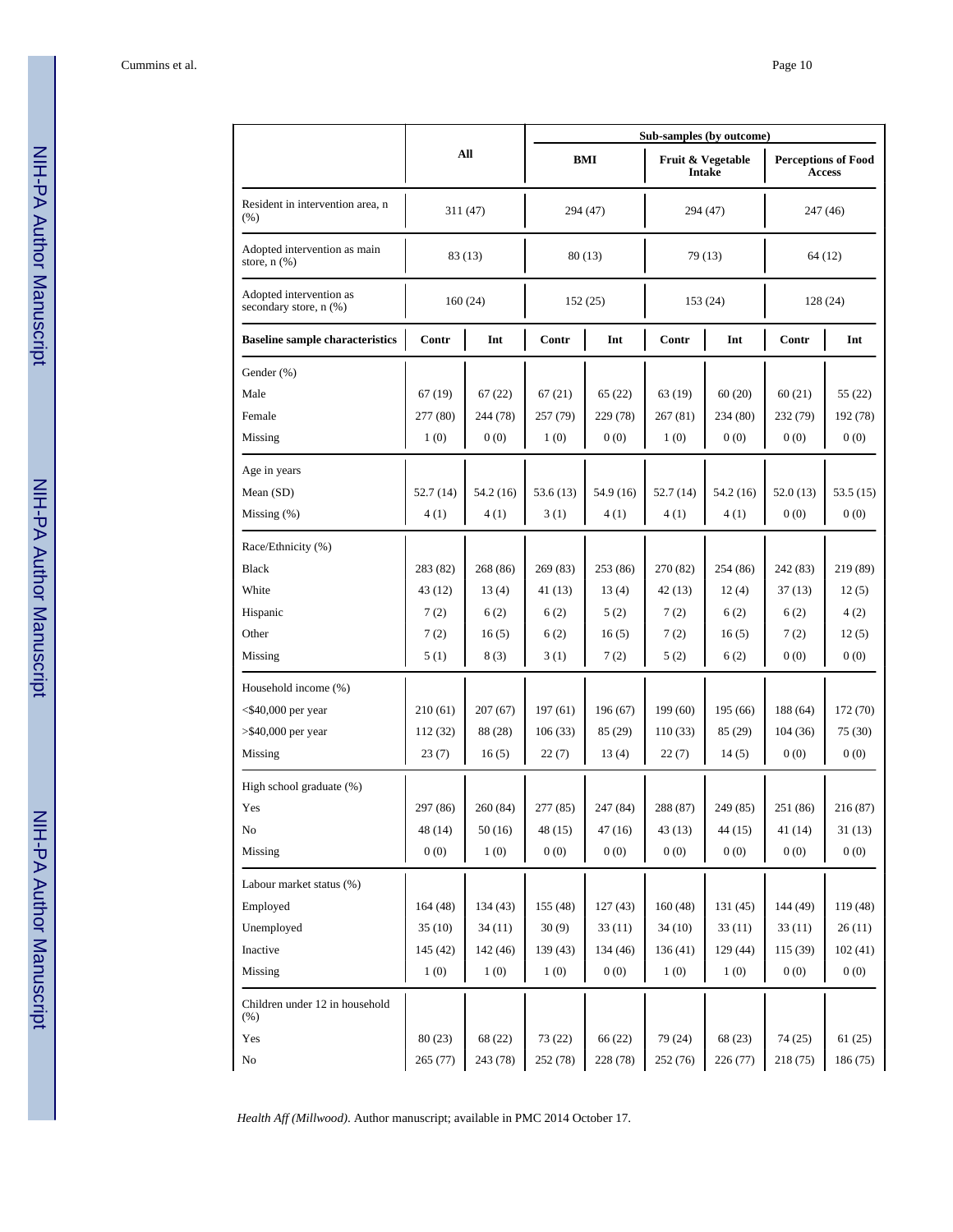|                                                                        |          |          | Sub-samples (by outcome) |          |                             |          |                                             |          |  |
|------------------------------------------------------------------------|----------|----------|--------------------------|----------|-----------------------------|----------|---------------------------------------------|----------|--|
|                                                                        |          | All      | <b>BMI</b>               |          | Fruit & Vegetable<br>Intake |          | <b>Perceptions of Food</b><br><b>Access</b> |          |  |
| Missing                                                                | 0(0)     | 0(0)     | 0(0)                     | 0(0)     | 0(0)                        | 0(0)     | 0(0)                                        | 0(0)     |  |
| Public transport for food<br>shopping $(\%)$                           |          |          |                          |          |                             |          |                                             |          |  |
| Yes                                                                    | 71 (21)  | 86 (28)  | 67(21)                   | 82 (28)  | 66 (20)                     | 82 (28)  | 55 (19)                                     | 67(27)   |  |
| N <sub>0</sub>                                                         | 274 (79) | 225(72)  | 258 (79)                 | 212 (72) | 265 (80)                    | 212 (72) | 237(81)                                     | 180 (73) |  |
| Missing                                                                | 0(0)     | 0(0)     | 0(0)                     | 0(0)     | 0(0)                        | 0(0)     | 0(0)                                        | 0(0)     |  |
| Has own car for food shopping<br>(% )                                  |          |          |                          |          |                             |          |                                             |          |  |
| Yes                                                                    | 190(55)  | 141(45)  | 178 (55)                 | 135 (46) | 186 (56)                    | 132(45)  | 164(56)                                     | 115(47)  |  |
| N <sub>0</sub>                                                         | 155(45)  | 170(55)  | 147(45)                  | 159 (54) | 145 (44)                    | 162(55)  | 128 (44)                                    | 132(53)  |  |
| Missing                                                                | 0(0)     | 0(0)     | 0(0)                     | 0(0)     | 0(0)                        | 0(0)     | 0(0)                                        | 0(0)     |  |
| Walks for food shopping (%)                                            |          |          |                          |          |                             |          |                                             |          |  |
| Yes                                                                    | 47(14)   | 36(12)   | 45(14)                   | 33(11)   | 45(14)                      | 34 (12)  | 42(14)                                      | 32(13)   |  |
| N <sub>0</sub>                                                         | 298 (86) | 275 (88) | 280 (86)                 | 261 (89) | 286 (86)                    | 260 (88) | 250 (86)                                    | 215 (87) |  |
| Missing                                                                | 0(0)     | 0(0)     | 0(0)                     | 0(0)     | 0(0)                        | 0(0)     | 0(0)                                        | 0(0)     |  |
| Outcomes at baseline and<br>follow-up                                  | Contr    | Int      | Contr                    | Int      | Contr                       | Int      | Contr                                       | Int      |  |
| BMI                                                                    |          |          |                          |          |                             |          |                                             |          |  |
| Baseline mean (SD)                                                     | 29.2(7)  | 30.1(7)  | 29.1(7)                  | 30.1(7)  | 29.2(7)                     | 30.1(7)  | 29.2(7)                                     | 30.4(7)  |  |
| Missing $(\%)$                                                         | 12(4)    | 4(1)     | 0(0)                     | 0(0)     | 12(4)                       | 4(1)     | 11(4)                                       | 2(1)     |  |
| Follow-up mean (SD)                                                    | 29.6(7)  | 30.1(7)  | 29.5(7)                  | 30.1(7)  | 29.6(7)                     | 30.1(7)  | 29.5(7)                                     | 30.3(7)  |  |
| Missing $(\%)$                                                         | 11(3)    | 12(4)    | 0(0)                     | 0(0)     | 11(3)                       | 12(4)    | 9(3)                                        | 8(3)     |  |
| Daily F&V Intake                                                       |          |          |                          |          |                             |          |                                             |          |  |
| Baseline mean (SD)                                                     | 3.7(2)   | 3.5(3)   | 3.7(2)                   | 3.5(3)   | 3.7(2)                      | 3.5(3)   | 3.7(2)                                      | 3.6(3)   |  |
| Missing $(\%)$                                                         | 0(0)     | 0(0)     | 9(3)                     | 5(2)     | 0(0)                        | 0(0)     | 5(2)                                        | 4(2)     |  |
| Follow-up mean (SD)                                                    | 3.5(2)   | 3.3(2)   | 3.5(2)                   | 3.3(2)   | 3.5(2)                      | 3.3(2)   | 3.5(2)                                      | 3.3(2)   |  |
| Missing $(\%)$                                                         | 0(0)     | 0(0)     | 4(1)                     | 8(3)     | 0(0)                        | 0(0)     | 2(1)                                        | 4(2)     |  |
| Perceptions of food access<br>(summary scale)                          |          |          |                          |          |                             |          |                                             |          |  |
| Baseline mean (SD)                                                     |          |          |                          |          |                             |          |                                             |          |  |
| Missing $(\%)$                                                         | 14.8(4)  | 13.7(4)  | 14.9(4)                  | 13.7(4)  | 14.8(4)                     | 13.7(4)  | 14.8(4)                                     | 13.6(4)  |  |
| Follow-up mean (SD)                                                    | 7(2)     | 14(5)    | 10(3)                    | 15(5)    | 7(2)                        | 14(5)    | 0(0)                                        | 0(0)     |  |
| Missing $(\%)$                                                         | 15.6(4)  | 15.9(4)  | 15.7(4)                  | 15.9(4)  | 15.6(4)                     | 15.9(4)  | 15.5(4)                                     | 16.0(4)  |  |
|                                                                        | 8(2)     | 12(4)    | 11(3)                    | 14(5)    | 8(2)                        | 12(4)    | 0(0)                                        | 0(0)     |  |
| Perceptions of food access<br>(separate dimensions):                   |          |          |                          |          |                             |          |                                             |          |  |
| Good choice of different types<br>of grocery stores in<br>neighborhood |          |          |                          |          |                             |          |                                             |          |  |
| Baseline mean (SD)                                                     | 2.8(1)   | 2.3(1)   | 2.8(1)                   | 2.3(1)   | 2.8(1)                      | 2.3(1)   | 2.8(1)                                      | 2.3(1)   |  |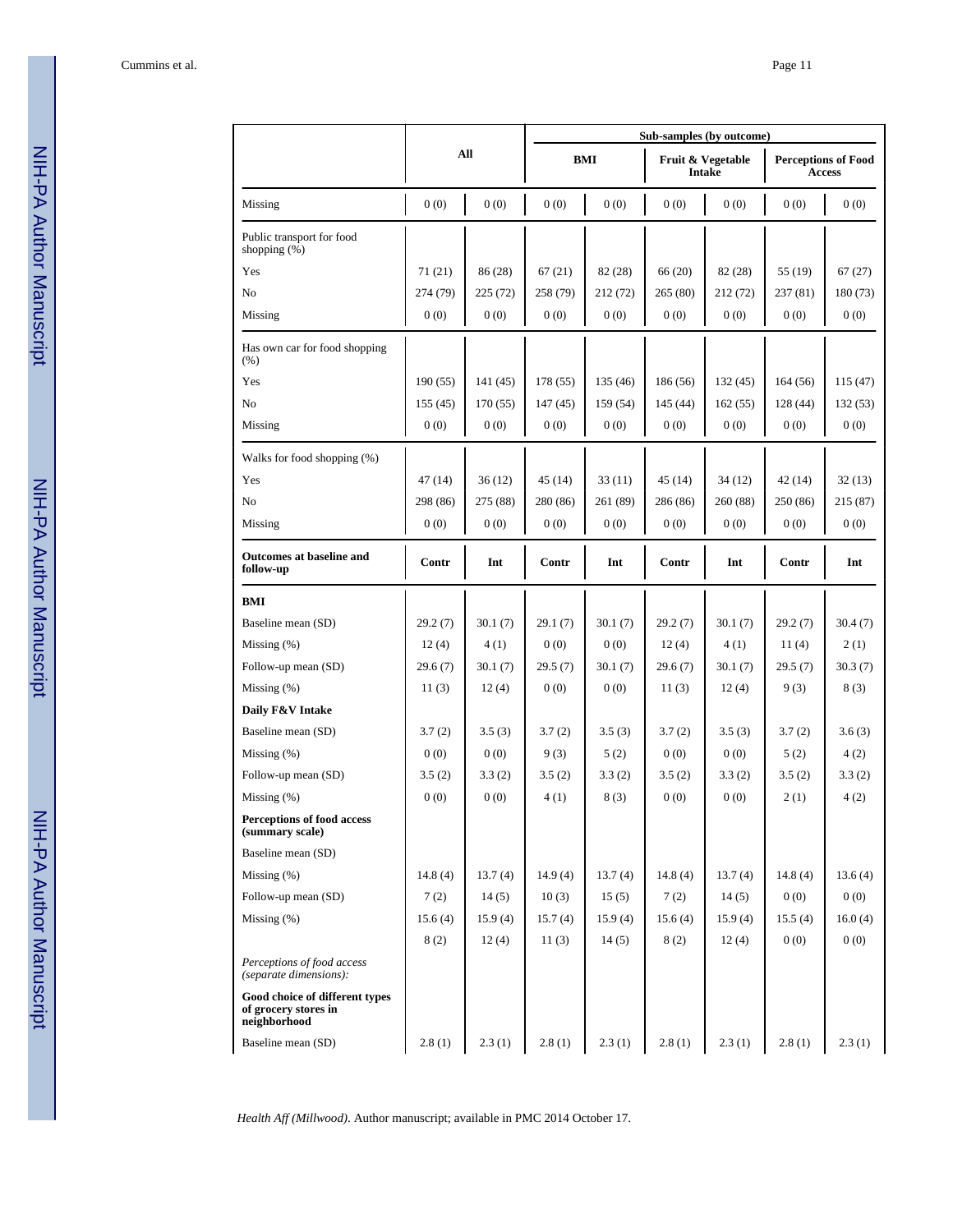|                                                                                         |        |        | Sub-samples (by outcome) |            |        |                             |        |                                             |  |
|-----------------------------------------------------------------------------------------|--------|--------|--------------------------|------------|--------|-----------------------------|--------|---------------------------------------------|--|
|                                                                                         |        | All    |                          | <b>BMI</b> |        | Fruit & Vegetable<br>Intake |        | <b>Perceptions of Food</b><br><b>Access</b> |  |
| Missing $(\% )$                                                                         | 1(0)   | 0(0)   | 1(0)                     | 0(0)       | 1(0)   | 0(0)                        | 0(0)   | (0)                                         |  |
| Follow-up mean (SD)                                                                     | 3.1(1) | 3.0(1) | 3.1(1)                   | 3.0(1)     | 3.1(1) | 3.1(1)                      | 3.1(1) | 3.1(1)                                      |  |
| Missing $(\%)$                                                                          | 2(1)   | 6(2)   | 1(0)                     | 4(1)       | 1(0)   | 3(1)                        | 0(0)   | 0(0)                                        |  |
| Quality of grocery stores in<br>neighborhood is good                                    |        |        |                          |            |        |                             |        |                                             |  |
| Baseline mean (SD)                                                                      | 3.0(1) | 2.8(1) | 3.0(1)                   | 2.8(1)     | 3.0(1) | 2.8(1)                      | 3.0(1) | 2.8(1)                                      |  |
| Missing $(\%)$                                                                          | 2(1)   | 2(1)   | 2(1)                     | 2(1)       | 2(1)   | 2(1)                        | 0(0)   | 0(0)                                        |  |
| Follow-up mean (SD)                                                                     | 3.3(1) | 3.5(1) | 3.3(1)                   | 3.5(1)     | 3.3(1) | 3.5(1)                      | 3.3(1) | 3.5(1)                                      |  |
| Missing $(\% )$                                                                         | 5(1)   | 5(2)   | 4(1)                     | 3(1)       | 2(1)   | 3(1)                        | 0(0)   | 0(0)                                        |  |
| <b>Choice of fresh fruit and</b><br>vegetables to purchase in<br>neighbourhood is good  |        |        |                          |            |        |                             |        |                                             |  |
| Baseline mean (SD)                                                                      | 3.3(1) | 3.0(1) | 3.3(1)                   | 2.9(1)     | 3.3(1) | 2.9(1)                      | 3.3(1) | 3.0(1)                                      |  |
| Missing (%)                                                                             | 1(0)   | 1(0)   | 1(0)                     | 1(0)       | 1(0)   | 1(0)                        | 0(0)   | 0(0)                                        |  |
| Follow-up mean (SD)                                                                     | 3.4(1) | 3.5(1) | 3.4(1)                   | 3.5(1)     | 3.1(1) | 3.5(1)                      | 3.4(1) | 3.5(1)                                      |  |
| Missing $(\%)$                                                                          | 6(2)   | 2(1)   | 5(2)                     | 1(0)       | 3(1)   | 1(0)                        | 0(0)   | 0(0)                                        |  |
| <b>Ouality of fresh fruit and</b><br>vegetables to purchase in<br>neighbourhood is good |        |        |                          |            |        |                             |        |                                             |  |
| Baseline mean (SD)                                                                      | 3.3(1) | 3.0(1) | 3.3(1)                   | 3.0(1)     | 3.3(1) | 3.0(1)                      | 3.3(1) | 3.0(1)                                      |  |
| Missing $(\%)$                                                                          | 3(1)   | 4(1)   | 3(1)                     | 3(1)       | 1(0)   | 2(1)                        | 0(0)   | 0(0)                                        |  |
| Follow-up mean (SD)                                                                     | 3.4(1) | 3.5(1) | 3.4(1)                   | 3.5(1)     | 3.5(1) | 3.5(1)                      | 3.4(1) | 3.5(1)                                      |  |
| Missing $(\%)$                                                                          | 3(1)   | 2(1)   | 2(1)                     | 1(0)       | 1(0)   | 1(0)                        | 0(0)   | 0(0)                                        |  |
| Fresh fruit and vegetables in<br>neighbourhood are expensive                            |        |        |                          |            |        |                             |        |                                             |  |
| Baseline mean (SD)                                                                      | 2.4(1) | 2.6(1) | 2.4(1)                   | 2.6(1)     | 2.4(1) | 2.6(1)                      | 2.4(1) | 2.6(1)                                      |  |
| Missing $(\%)$                                                                          | 6(2)   | 13(4)  | 6(2)                     | 13(4)      | 5(2)   | 12(4)                       | 0(0)   | 0(0)                                        |  |
| Follow-up mean (SD)                                                                     | 2.3(1) | 2.3(1) | 2.4(1)                   | 2.3(1)     | 2.4(1) | 2.3(1)                      | 2.4(1) | 2.3(1)                                      |  |
| Missing (%)                                                                             | 8(2)   | 10(3)  | 7(2)                     | 8(3)       | 7(2)   | 7(2)                        | 0(0)   | 0(0)                                        |  |

I

ı

## **References**

- 1. Finucane MM, Stevens GA, Cowan MJ, et al. National, regional, and global trends in body-mass index since 1980: systematic analysis of health examination surveys and epidemiological studies with 960 country-years and 9.1 million participants. Lancet. Feb 12; 2011 377(9765):557–567. [PubMed: 21295846]
- 2. Wang YC, McPherson K, Marsh T, Gortmaker SL, Brown M. Obesity 2 Health and economic burden of the projected obesity trends in the USA and the UK. Lancet. Aug-Sep;2011 378(9793): 815–825. [PubMed: 21872750]
- 3. Egger G, Swinburn B. An ecological approach to the obesity pandemic. BMJ. 1997; 315:477–480. [PubMed: 9284671]
- 4. Swinburn BA, Sacks G, Hall KD, et al. Obesity 1 The global obesity pandemic: shaped by global drivers and local environments. Lancet. Aug-Sep;2011 378(9793):804–814. [PubMed: 21872749]
- 5. Swinburn BA, Sacks G, Lo SK, et al. Estimating the changes in energy flux that characterize the rise in obesity prevalence. Am J Clin Nutr. Jun 1; 2009 89(6):1723–1728. [PubMed: 19369382]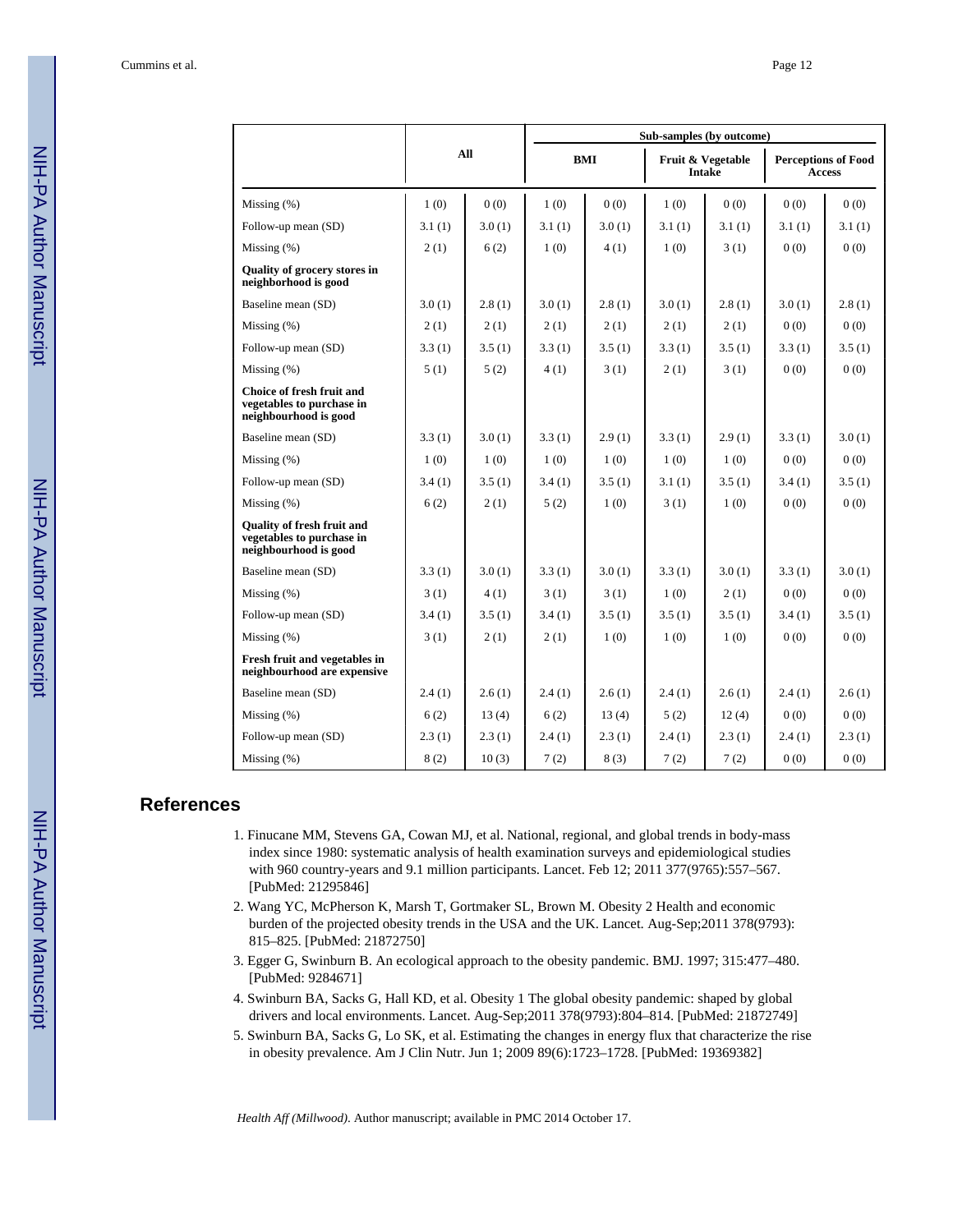- 6. Swinburn B, Sacks G, Ravussin E. Increased food energy supply is more than sufficient to explain the US epidemic of obesity. Am J Clin Nutr. Dec 1; 2009 90(6):1453–1456. [PubMed: 19828708]
- 7. Cummins S, Macintyre S. Food environments and obesity neighbourhood or nation? Int J Epidemiol. Feb; 2006 35(1):100–104. [PubMed: 16338945]
- 8. Black JL, Macinko J. Neighborhoods and obesity. Nutr Rev. Jan; 2008 66(1):2–20. [PubMed: 18254880]
- 9. Story M, Kaphingst K, Robinson-O'Brien R, Glanz K. Creating healthy food and eating environments: policy and environmental approaches. Annu Rev Public Health. 2008; 29:253–272. [PubMed: 18031223]
- 10. Beaulac J, Kristjansson E, Cummins S. A systematic review of food deserts, 1966–2007. Prev Chronic Dis. Jul.2009 6(3):A105. 2009. [PubMed: 19527577]
- 11. Couzin-Franke J. Tackling America's eating habits, one store at a time. Science (New York, N.Y.). Sep 21.2012 337(6101) 2012.
- 12. White House Task Force on Childhood Obesity. Solving the problem of childhood obesity in a generation. Internet]. The White House; Washington DC: 2012. [cited 2012 August 3]. Available from:<http://www.letsmove.gov/white-house-task-force-childhood-obesity-report-president>
- 13. The White House Office of the First Lady. First Lady Michelle Obama announces nationwide commitments to provide millions of people access to healthy, affordable food in underserved communities [Internet]. The White House; Washington DC: 2012. [cited 2012 August 3]. Available from: [http://www.whitehouse.gov/the-press-office/2011/07/20/first-lady-michelle](http://www.whitehouse.gov/the-press-office/2011/07/20/first-lady-michelle-obama-announces-nationwide-commitments-provide-milli)[obama-announces-nationwide-commitments-provide-milli](http://www.whitehouse.gov/the-press-office/2011/07/20/first-lady-michelle-obama-announces-nationwide-commitments-provide-milli)
- 14. White M. Food access and obesity. Obes Rev. Mar.2007 8:99–107. [PubMed: 17316311]
- 15. Gortmaker SL, Swinbum BA, Levy D, et al. Obesity 4 Changing the future of obesity: science, policy, and action. Lancet. Aug-Sep;2011 378(9793):838–847. [PubMed: 21872752]
- 16. Wrigley N, Warm D, Margetts B. Deprivation, diet, and food-retail access: findings from the Leeds `food deserts' study. Env Plann A. Jan; 2003 35(1):151–188.
- 17. Cummins S, Petticrew M, Higgins C, Findlay A, Sparks L. Large scale food retailing as an intervention for diet and health: quasi-experimental evaluation of a natural experiment. J Epidemiol Community Health. Dec; 2005 59(12):1035–1040. [PubMed: 16286490]
- 18. Cummins S, Petticrew M, Sparks L, Findlay A. Large scale food retail interventions and diet. BMJ. Mar; 2005 330(7493):683–684. [PubMed: 15790619]
- 19. Karpyn A, Manon M, Treuhaft S, Giang T, Harries C, McCoubrey K. Policy Solutions To The `Grocery Gap'. Health Aff (Millwood). Mar-Apr;2010 29(3):473–480. [PubMed: 20194989]
- 20. Block G, Coyle LM, Hartman AM, Scoppa SM. Revision of Dietary Analysis Software for the Health Habits and History Questionnaire. Am J Epidemiol. 1994; 139(12):1190–1196. [PubMed: 8209877]
- 21. Block G, Hartman AM, Dresser CM, Carroll MD, Gannon J, Gardner L. A data-based approach to diet questionnaire design and testing. Am J Epidemiol. 1986; 124(3):453–469. [PubMed: 3740045]
- 22. Centers for Disease Control. National Health and Nutrition Examination Survey 2005–2006 [Internet]. Centers for Disease Control; Washington DC: [cited 2012 January 31]. Available from: [http://www.cdc.gov/nchs/data/nhanes/nhanes\\_05\\_06/ffqdc\\_d.pdf](http://www.cdc.gov/nchs/data/nhanes/nhanes_05_06/ffqdc_d.pdf)
- 23. Block G, Woods M, Potosky A, Clifford C. Validation of a self-administered diet history questionnaire using multiple diet records. J Clin Epidemiol. 1990; 43(12):1327–1335. [PubMed: 2254769]
- 24. Michels KB, Giovannucci D, Chan AT, Singhania R, Fuchs CS, Willett WC. Fruit and vegetable consumption and colorectal adenomas in the Nurse's health study. Cancer Res. 2006; 66:3942– 3953. [PubMed: 16585224]
- 25. Villa, J. DIFF: Stata module to perform difference-indifferences estimation [Internet]. 2012. [cited 2012 August 3]. Available from: <http://ideas.repec.org/c/boc/bocode/s457083.html>
- 26. Stata Statistical Software: Release 12. StataCorp LP; College Station, TX: 2011. [computer program]. Version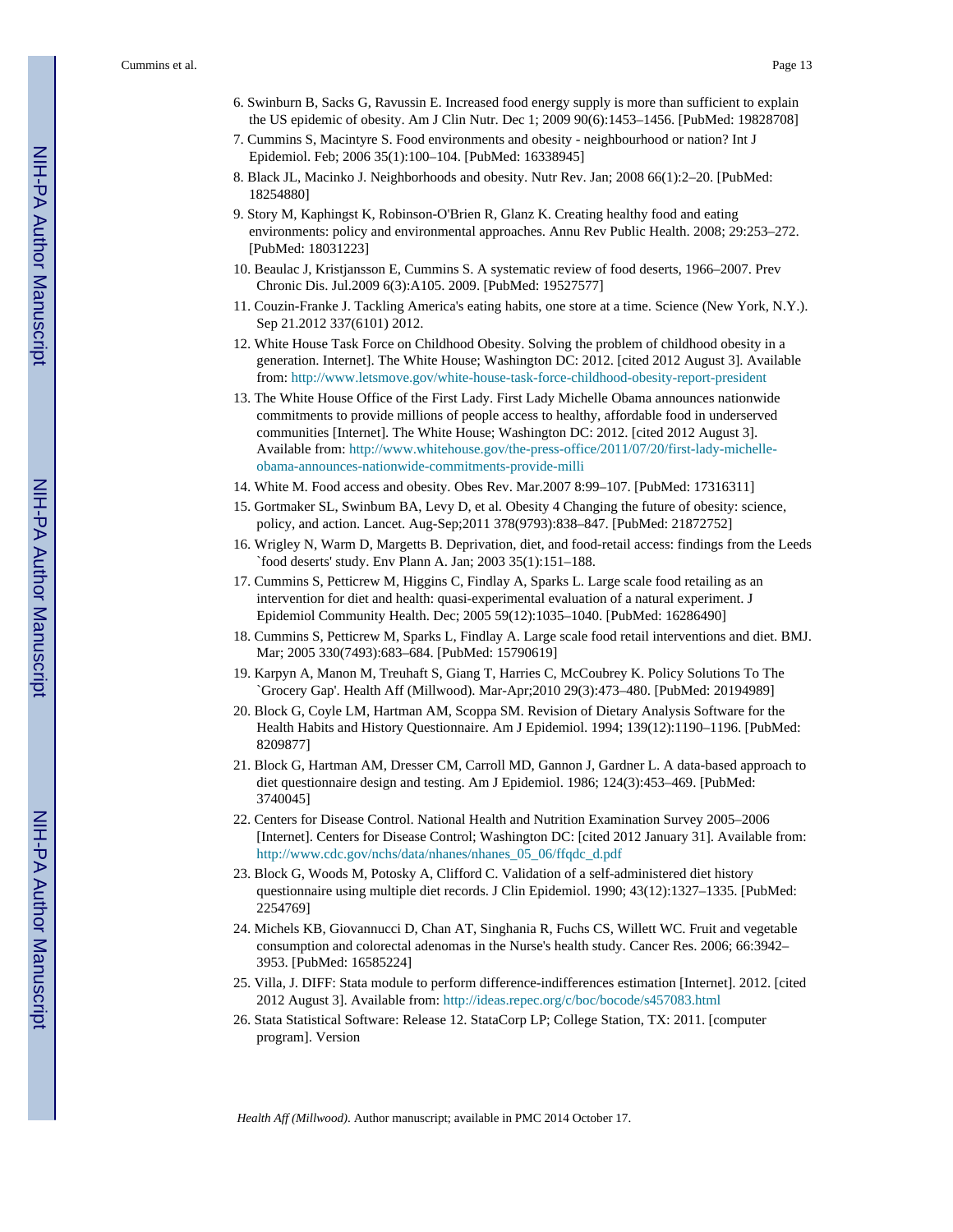- 27. Grigsby-Toussaint DS, Zenk SN, Odoms-Young A, Ruggiero L, Moise I. Availability of Commonly Consumed and Culturally Specific Fruits and Vegetables in African-American and Latino Neighborhoods. J Am Diet Assoc. Jun; 2010 110(5):746–752. [PubMed: 20430136]
- 28. Plankey MW, Stevens J, Flegal KM, Rust PF. Prediction equations fo not eliminate systematic error in self-reported body mass index. Obes Res. 1997; 5(4):308–314. [PubMed: 9285836]
- 29. McAdams MA, Van Dam RM, Hu FB. Comparison of self-reported and measured BMI as correlates of disease markers in US adults. Obesity (Silver Spring). 2007; 15(1):188–196. [PubMed: 17228047]
- 30. Gorber SC, Tremblay MS. The Bias in Self-reported Obesity From 1976 to 2005: A Canada-US Comparison. Obesity (Silver Spring). Feb; 2010 1018(2):354–361.
- 31. Sterne JAC, White IR, Carlin JB, et al. Multiple imputation for missing data in epidemiological and clinical research: potential and pitfalls. BMJ. 2009; 338:b2393. [PubMed: 19564179]
- 32. Cummins S, Findlay A, Higgins C, Petticrew M, Sparks L, Thomson H. Reducing inequalities in health and diet: findings from a study on the impact of a food retail development. Env Plann A. Feb; 2008 40(2):402–422.
- 33. Treuhaft, S.; Karpyn, A. The Grocery Gap: Who has Access to Healthy Food and Why it Matters. Policy Link and The Food Trust; Philadelphia:
- 34. Gustafson A, Lewis S, Perkins S, Wilson C, Buckner E, Vail A. Neighbourhood and consumer food environment is associated with dietary intake among Supplemental Nutrition Assistance Program (SNAP) participants in Fayette County, Kentucky. Public Health Nutr. 2013; 16(7):1229– 1237. [PubMed: 23462377]
- 35. An R, Sturm R. School and Residential Neighborhood Food Environment and Diet Among California Youth. Am J Prev Med. Feb; 2012 42(2):129–135. [PubMed: 22261208]
- 36. Lee H. The role of local food availability in explaining obesity risk among young school-aged children. Soc Sci Med. Apr; 2012 74(8):1193–1203. [PubMed: 22381683]
- 37. Boone-Heinonen J, Gordon-Larsen P, Kiefe CI, Shikany JM, Lewis CE, Popkin BM. Fast Food Restaurants and Food Stores Longitudinal Associations With Diet in Young to Middle-aged Adults: The CARDIA Study. Arch Intern Med. Jul 11; 2011 171(13):1162–1170. [PubMed: 21747011]
- 38. Block JP, Christakis NA, O'Malley AJ, Subramanian SV. Proximity to Food Establishments and Body Mass Index in the Framingham Heart Study Offspring Cohort Over 30 Years. Am J Epidemio. Nov 15; 2011 174(10):1108–1114.
- 39. Stark JH, Neckerman K, Lovasi G, et al. Neighbourhood food environments and body mass index among New York City adults. J Epidemiol Community Health. 2013; 67(9):736–742. [PubMed: 23851151]
- 40. Moore K, Diez-Roux AV, Auchincloss A, et al. Home and work neighbourhood environments in relation to body mass index: the Multi-Ethnic Study of Artherosclerosis (MESA). J Epidemiol Community Health. 2013; 67(10):846–853. [PubMed: 23868527]
- 41. Progress Plaza. Sullivan Progess Plaza [Internet]. 2012. [cited 2012 August 3]. Available from: <http://sullivanprogressplaza.com/index.html>
- 42. Morland K. An evaluation of a neighborhood-level intervention to a local food environment. Am J Prev Med. 2010; 39(6):e31–8. [PubMed: 21084065]
- 43. Agency for Healthcare Research and Quality. Efficacy of interventions to modify dietary behavior related to cancer risk, summary, evidence report/technology assessment: number 25. AHRQ; Rockville, MD: 2000. (AHRQ Publication No. 01-E028.)
- 44. Thomson CA, Ravia JA. systematic review of behavioral interventions to promote intake of fruit and vegetables. J Am Diet Assoc. Oct; 2011 111(10):1523–1535. [PubMed: 21963019]
- 45. Khaw KT, Bingham S, Welch A, et al. Relation between plasma ascorbic acid and mortality in men and women in EPIC-Norfolk prospective study: a prospective population study. Lancet. 2001; 357:657–63. [PubMed: 11247548]
- 46. The City of New York. Food Retail Expansion to Support Health [Internet]. The City of New York; New York: 2009. [cited 2012 August 3]. Available from: [http://www.nyc.gov/html/misc/](http://www.nyc.gov/html/misc/html/2009/fresh.shtml) [html/2009/fresh.shtml](http://www.nyc.gov/html/misc/html/2009/fresh.shtml)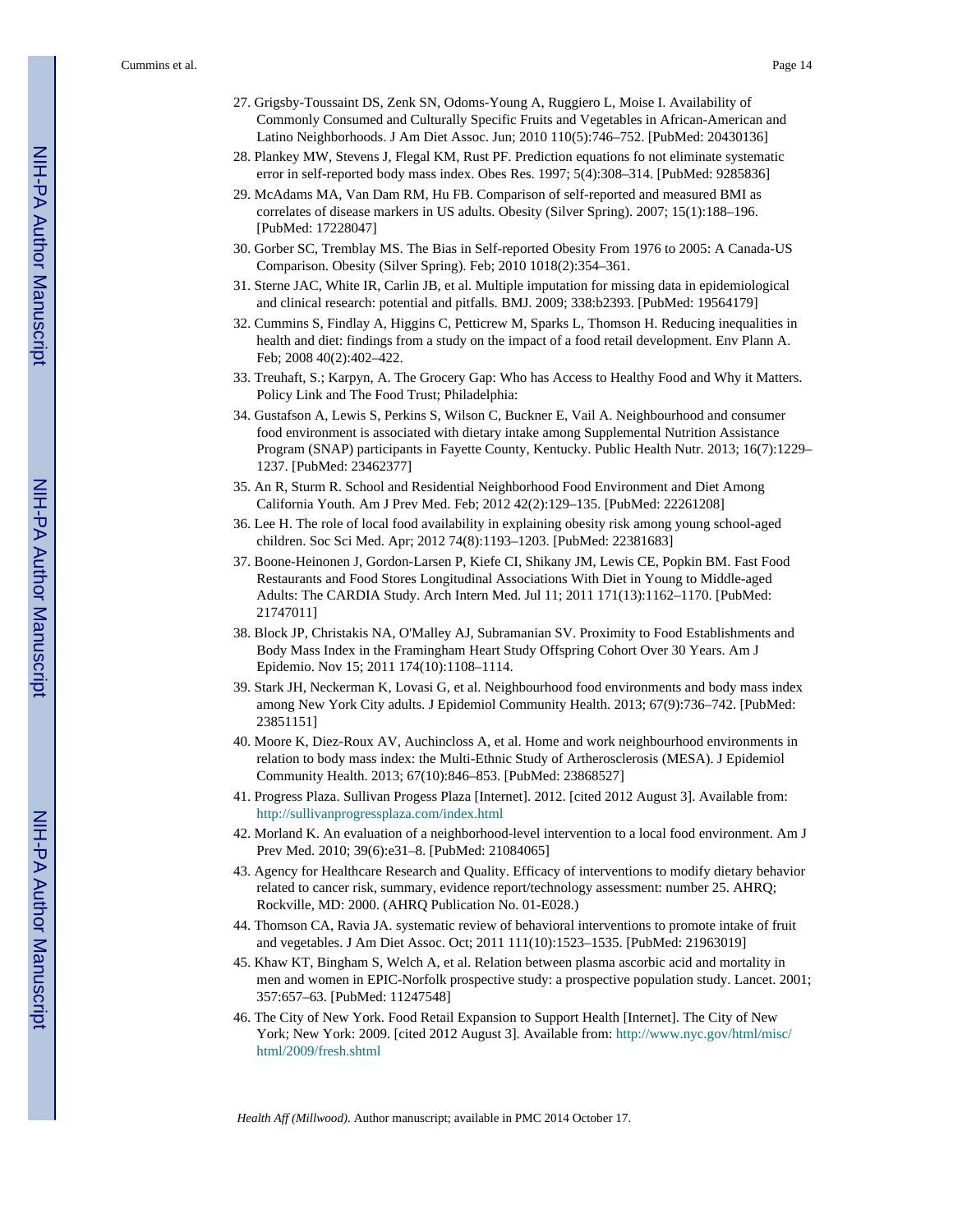## **Exhibit 1**

Characteristics of analytical samples in the study by all participants and by outcome specific sub-samples

|                                                   | All          | Sub-samples (by outcome) |                                    |                                             |  |
|---------------------------------------------------|--------------|--------------------------|------------------------------------|---------------------------------------------|--|
|                                                   |              | BMI                      | Fruit & Vegetable<br><b>Intake</b> | <b>Perceptions of Food</b><br><b>Access</b> |  |
| <b>Eligible Samples</b>                           |              |                          |                                    |                                             |  |
| Sample size, n:                                   | 656          | 619                      | 625                                | 539                                         |  |
| Resident in area with new supermarket, n (%)      | 311 (47)     | 294 (47)                 | 294 (47)                           | 247 (46)                                    |  |
| Adopted new supermarket as main store, n (%)      | 83 (13)      | 80(13)                   | 79 (13)                            | 64 (12)                                     |  |
| Adopted new supermarket as secondary store, n (%) | 160(24)      | 152(25)                  | 153 (24)                           | 128 (24)                                    |  |
| <b>Baseline sample characteristics</b>            |              |                          |                                    |                                             |  |
| Gender (%)                                        |              |                          |                                    |                                             |  |
| Male                                              | 134 (20)     | 132(21)                  | 123(20)                            | 115(21)                                     |  |
| Female                                            | 521 (79)     | 486 (79)                 | 501(80)                            | 424 (79)                                    |  |
| Missing                                           | 1(0)         | 1(0)                     | 1(0)                               | 0(0)                                        |  |
| Age in years                                      |              |                          |                                    |                                             |  |
| Mean (SD)                                         | 54 (14.8)    | 54(14.5)                 | 53 (14.5)                          | 53 (14.2)                                   |  |
| Missing $(\%)$                                    | 8(1)         | 7(1)                     | 8(1)                               | 0(0)                                        |  |
| Race/Ethnicity (%)                                |              |                          |                                    |                                             |  |
| <b>Black</b>                                      | 551 (84)     | 522 (84)                 | 524 (84)                           | 461 (86)                                    |  |
| White                                             | 56(9)        | 54(9)                    | 54 (9)                             | 49(9)                                       |  |
| Hispanic                                          | 13(2)        | 11(2)                    | 13(2)                              | 10(2)                                       |  |
| Other                                             | 23(4)        | 22(4)                    | 23(4)                              | 19(4)                                       |  |
| Missing                                           | 13(2)        | 10(2)                    | 11(2)                              | 0(0)                                        |  |
| Household income %                                |              |                          |                                    |                                             |  |
|                                                   | 417 (64)     | 393(63)                  | 394 (63)                           | 360 (67)                                    |  |
| $<$ \$40,000 per year                             | 200(30)      | 191(31)                  | 195 (31)                           | 179 (33)                                    |  |
| $>$ \$40,000 per year                             | 39(6)        | 35(6)                    | 36(6)                              | 0(0)                                        |  |
| $\mathbf{M} \mathbf{is} \mathbf{sing}$            | $\mathbf{I}$ | J.                       | L                                  | J.                                          |  |
| High school graduate (%)                          |              |                          |                                    |                                             |  |
| Yes                                               | 557 (85)     | 524 (85)                 | 537 (86)                           | 467 (87)                                    |  |
| $\rm No$                                          | 98 (15)      | 95(15)                   | 87(14)                             | 72(13)                                      |  |
| Missing                                           | 1(0)         | 0(0)                     | 1(0)                               | 0(0)                                        |  |
| Labour market status (%)                          |              |                          |                                    |                                             |  |
| Employed                                          | 298 (45)     | 282(46)                  | 291 (47)                           | 263 (49)                                    |  |
| Unemployed                                        | 69(11)       | 63(10)                   | 67(11)                             | 59(11)                                      |  |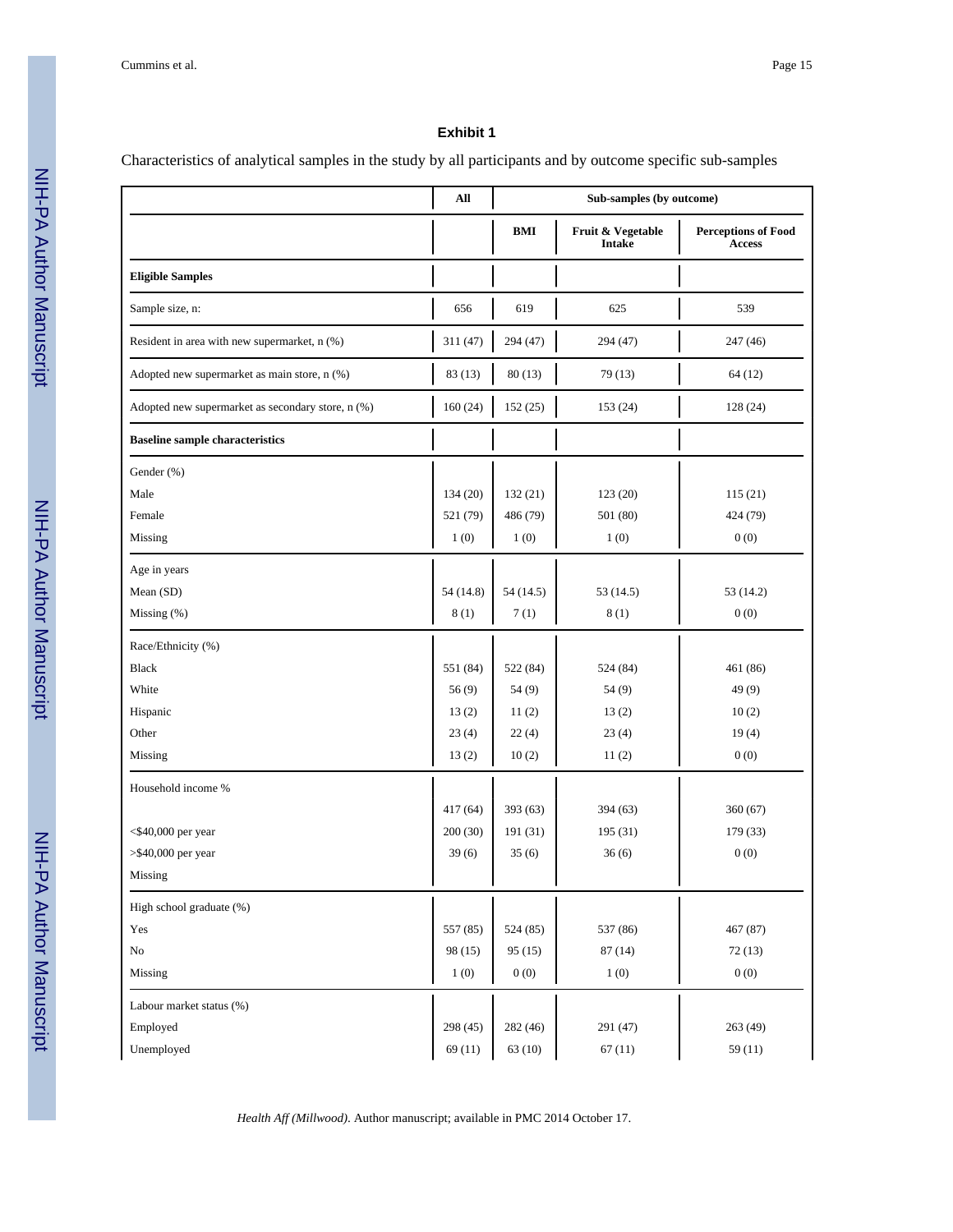|                                                                                                    | All      |            | Sub-samples (by outcome)           |                                             |
|----------------------------------------------------------------------------------------------------|----------|------------|------------------------------------|---------------------------------------------|
|                                                                                                    |          | <b>BMI</b> | Fruit & Vegetable<br><b>Intake</b> | <b>Perceptions of Food</b><br><b>Access</b> |
| Inactive                                                                                           | 287 (44) | 273 (44)   | 265(42)                            | 217(40)                                     |
| Missing                                                                                            | 2(0)     | 1(0)       | 2(0)                               | 0(0)                                        |
| Children under 12 in household (%)                                                                 |          |            |                                    |                                             |
| Yes                                                                                                | 148(23)  | 139 (22)   | 147(24)                            | 135(25)                                     |
| N <sub>0</sub>                                                                                     | 508 (77) | 480 (78)   | 478 (76)                           | 404 (75)                                    |
| Missing                                                                                            | 0(0)     | 0(0)       | 0(0)                               | 0(0)                                        |
| Public transport for food shopping (%)                                                             |          |            |                                    |                                             |
| Yes                                                                                                | 157(24)  | 149        | 148                                | 122                                         |
| N <sub>0</sub>                                                                                     | 499 (76) | 470 (76)   | 477 (76)                           | 417 (77)                                    |
| Missing                                                                                            | 0(0)     | 0(0)       | 0(0)                               | 0(0)                                        |
| <b>Outcomes</b>                                                                                    |          |            |                                    |                                             |
| $BMI^d$ , Daily F&V Intake <sup>b</sup> , Perceptions of food access:,<br>baseline mean value (SD) |          | 29.5(6.9)  | 3.6(2.4)                           | 14.2(4.2)                                   |

Authors calculations based on analytical data

*a* Body Mass Index,

*b* Daily Fruit & Vegetable Intake;

NIH-PA Author Manuscript

NIH-PA Author Manuscript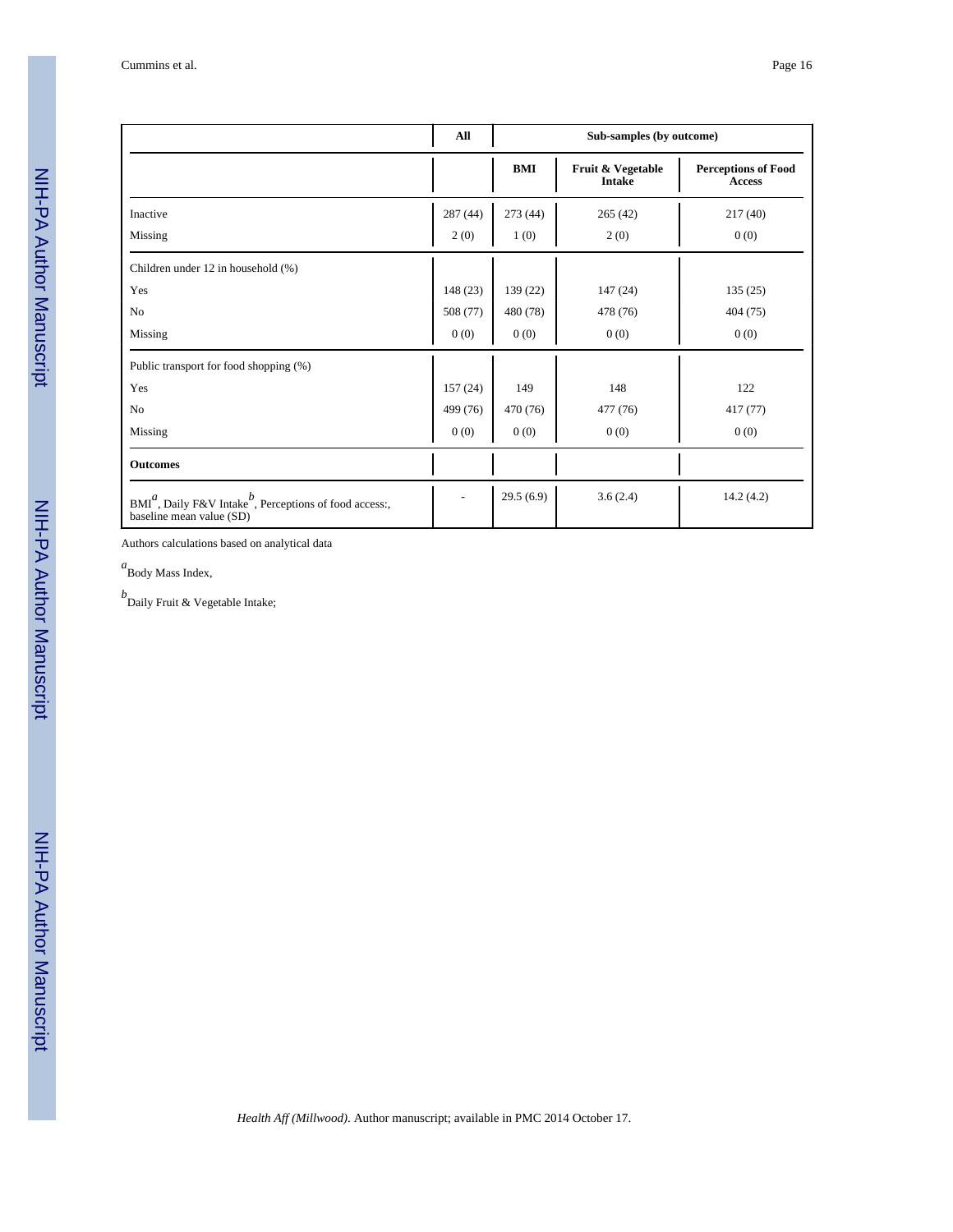#### **Exhibit 2**

Intention-to-treat analyses for BMI, fruit and vegetable intake, perceptions of food access

|                                        | <b>Baseline</b>                                                                                                          | Follow-up                                                                                                                | Difference-in-Difference (Unadjusted) |                      |
|----------------------------------------|--------------------------------------------------------------------------------------------------------------------------|--------------------------------------------------------------------------------------------------------------------------|---------------------------------------|----------------------|
|                                        | <b>Difference between New</b><br><b>Supermarket Neighborhood</b><br>and Non New Supermarket<br>Neighborhood (Unadjusted) | <b>Difference between New</b><br><b>Supermarket Neighborhood</b><br>and Non New Supermarket<br>Neighborhood (Unadjusted) | Unadjusted                            | <b>Adjusted</b>      |
| BM <sup>a</sup>                        | 1.00                                                                                                                     | 0.54                                                                                                                     | $-0.46$ <sup>ns</sup>                 |                      |
| Fruit and vegetable intake             | $-0.16$                                                                                                                  | $-0.21$                                                                                                                  | $-0.05$ <sup>ns</sup>                 |                      |
| Perceptions of food access             | $-1.12$                                                                                                                  | 0.40                                                                                                                     | $1.52***$                             | $1.47***$            |
| Grocer Choice                          | $-0.57$                                                                                                                  | 0.004                                                                                                                    | $0.58***$                             | $0.57***$            |
| Grocer Quality                         | $-0.21$                                                                                                                  | 0.28                                                                                                                     | $0.49***$                             | $0.48***$            |
| F&V Choice <sup>b</sup>                | $-0.30$                                                                                                                  | 0.12                                                                                                                     | $0.42***$                             | $0.40***$            |
| F&V Quality $\int$                     | $-0.25$                                                                                                                  | 0.09                                                                                                                     | $0.34*$                               | $0.33*$              |
| $\frac{1}{2}$ F&V Expense <sup>b</sup> | 0.21                                                                                                                     | $-0.09$                                                                                                                  | $-0.30*$                              | $-0.31$ <sup>*</sup> |

 $\ensuremath{\mathsf{ns}}$  not statistically significant

Authors calculation based on analytical data. Adjusted analyses controlled for: age, sex, race/ethnicity, presence of children, household income, education, employment status, and mode of transport

*a* Body Mass Index,

*b* Fruit & Vegetable

<sup>\*\*\*</sup>*P* 0.001

 $*$ <sup>\*</sup>*P* 0.01

 $*$ <sup>\*</sup> $P$ </sup> 0.05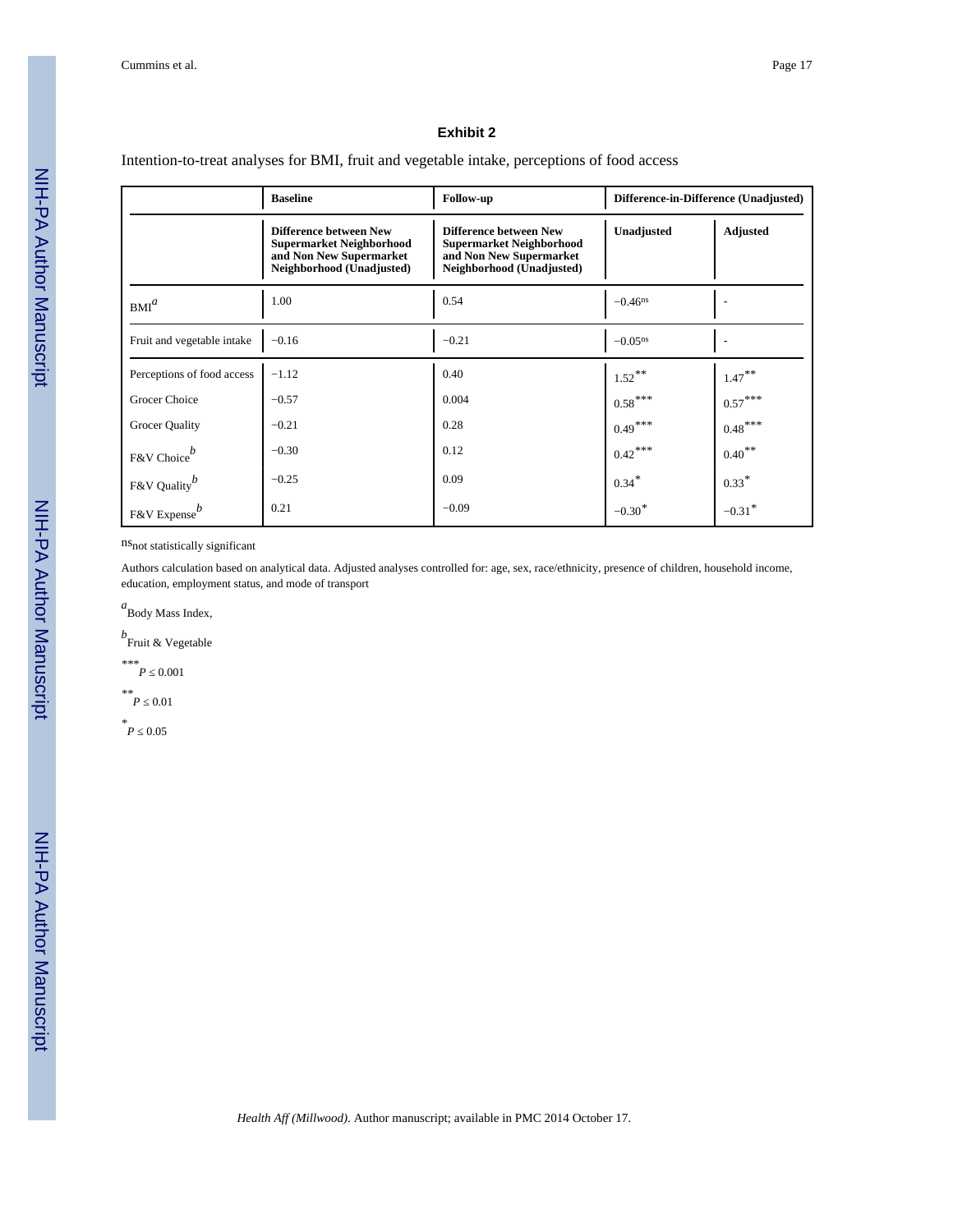#### **Exhibit 3**

Primary adopters versus non-adopters analysis for BMI, fruit and vegetable intake, perceptions of food access

|                                 | <b>Baseline</b>                                                                                               | <b>Follow-up</b>                                                                                              | <b>Difference-in-Difference</b> |                       |  |
|---------------------------------|---------------------------------------------------------------------------------------------------------------|---------------------------------------------------------------------------------------------------------------|---------------------------------|-----------------------|--|
|                                 | Difference between adopters of the<br>new supermarket as their primary<br>store and non adopters (Unadjusted) | Difference between adopters of the<br>new supermarket as their primary<br>store and non adopters (Unadjusted) | Unadjusted                      | Adjusted              |  |
| $BMI^a$                         | 1.34                                                                                                          | 0.72                                                                                                          | $-0.61$ <sup>ns</sup>           |                       |  |
| Fruit and vegetable intake      | $-0.58$                                                                                                       | $-0.30$                                                                                                       | 0.28 <sup>ns</sup>              |                       |  |
| Perceptions of food access      | $-0.38$                                                                                                       | 0.93                                                                                                          | 1.31 <sup>ns</sup>              | 1.00 <sup>ns</sup>    |  |
| Grocer Choice                   | $-0.46$                                                                                                       | $-0.19$                                                                                                       | $0.27^{ns}$                     | $0.22^{ns}$           |  |
| Grocer Quality                  | 0.02                                                                                                          | 0.41                                                                                                          | $0.39$ ns                       | 0.31 <sup>ns</sup>    |  |
| F&V Choice <sup>b</sup>         | $-0.20$                                                                                                       | 0.38                                                                                                          | $0.58***$                       | $0.49*$               |  |
| F&V Quality <sup><i>b</i></sup> | $-0.08$                                                                                                       | 0.27                                                                                                          | 0.34 <sup>ns</sup>              | $0.25^{ns}$           |  |
| F&V Expense <sup>b</sup>        | 0.33                                                                                                          | 0.07                                                                                                          | $-0.27$ <sup>ns</sup>           | $-0.27$ <sup>ns</sup> |  |

nsnot statistically significant

Authors calculation based on analytical data. Adjusted analyses controlled for: age, sex race/ethnicity, presence of children, household income, education, employment status, and mode of transport

*a* Body Mass Index,

*b* Fruit & Vegetable

<sup>\*\*\*</sup>*P* 0.001

 $*$ <sup>\*</sup>*P* 0.01

 $*$ <sup>\*</sup> $P$ </sup> 0.05

 NIH-PA Author ManuscriptNIH-PA Author Manuscript